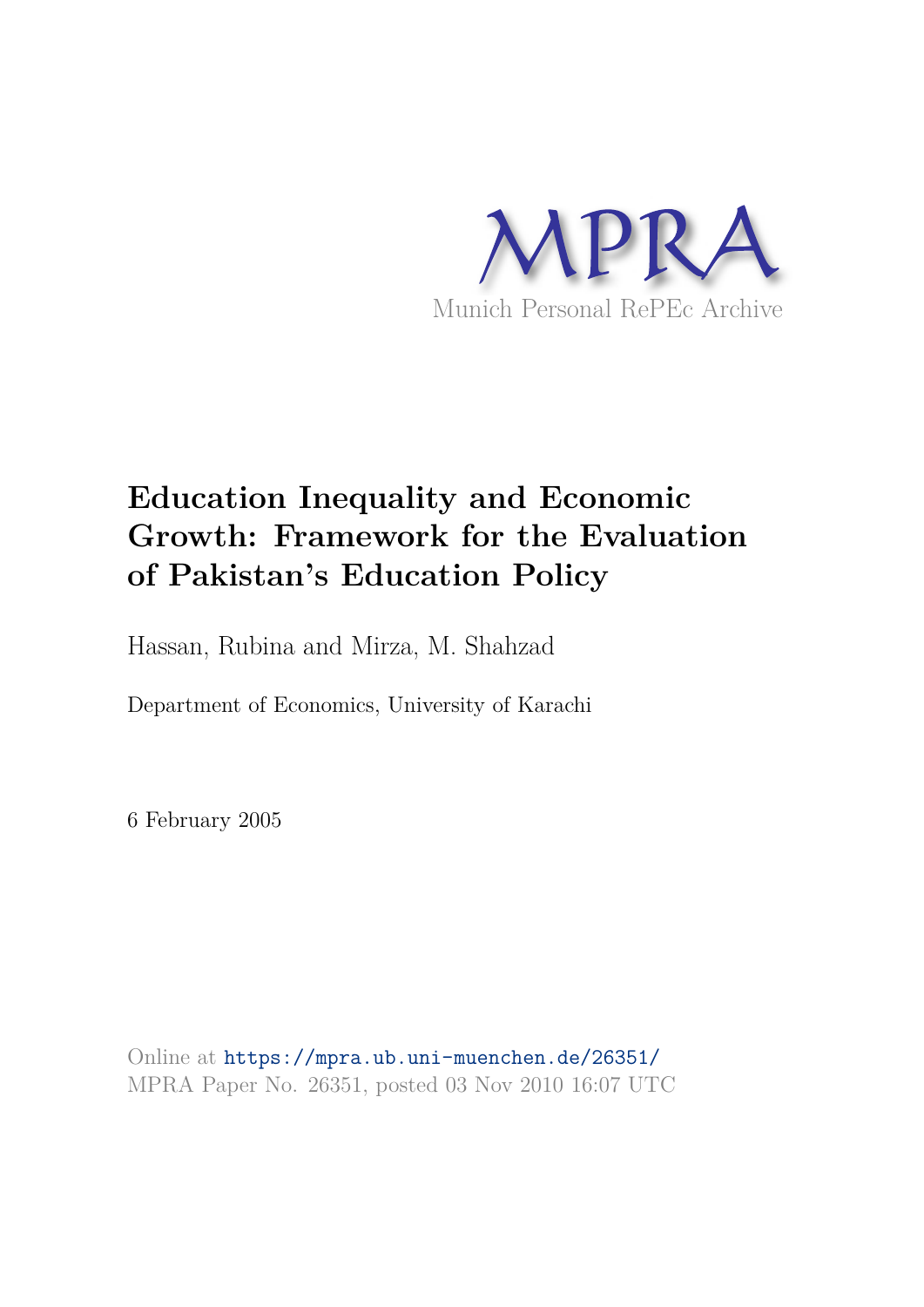## **EDUCATION INEQUALITY AND ECONOMIC GROWTH: FRAMEW ORK FOR TH E EVALUATION OF PAKISTAN'S EDUCATION POLICY**

### **RUBINA HASSAN**

ASSISTANT PROFESSOR DEPARTMENT OF ECONOMICS UNIVERSITY OF KARACHI

#### **MUHAMMAD SHAHZAD**

ASSISTANT PROFESSOR DEPARTMENT OF ECONOMICS UNIVERSITY OF KARACHI

#### **ABSTRACT**

This paper attempts to substantiate the Education-Growth relationship with a view to evaluate Pakistan's Education Policy over the last two decades. With a view to the inadequacy of the generally used measures of education, we first estimate the no enrollment ratios, the average schooling years, the standard deviation of education and educational gini for Pakistan and its four provinces across gender domains as measures of the level and spread of schooling for 1973-1998. Then using these measures we estimate some standard econometric relations to understand the evolution of the distribution of education, its impact on economic growth and the role of government policy therein. The paper confirms the existence of a negative relationship between average schooling years and inequality in educational opportunities, along with a strong support for the existence of the Education Kuznets Curve both as a time series and as a cross sectional phenomenon for Pakistan and its four provinces across gender domains. The paper also corroborates the education-growth hypothesis through panel estimation of a modified Macro-Mincerian function. We find that the commitment of the public sector to education provision has a very strong impact both on educational inequality and on the rate of economic growth. Our estimates establish the failure of Pakistan's education policy on account of the inefficiency of current education expenditure and shows that if the declining commitment to education does not reverse and the public sector does not take care of its inefficiency, then Pakistan will suffer in terms of reduced economic growth and high educational inequality for future generations. The paper recommends that Pakistan's education reforms should focus on primary education provision for all rather than on higher education for a limited segment of the population.

#### **JEL Codes: C330, D630, I210, I280, O110, O150 Keywords: Education Inequality; Education Policy; Panel Estimation.**

This research paper is an extension of an earlier report submitted by the first author to the *Social Policy Development Center, Karachi,* in 2002. The first author is thankful to the SPDC Statistics Unit for help in organizing data. The views expressed here are solely of the authors and do not necessarily reflect the views of either the *Social Policy Development Center* or the *Department of Economics, University of Karachi*.

**Contact Details: Rubina Hassan Muhammad Shahzad**  Department of Economics Department of Economics University of Karachi<br>
75270 Karachi, Pakistan<br>
75270 Karachi, Pakistan<br>
75270 Karachi, Pakistan 75270 Karachi, Pakistan 75270 Karachi, Pakistan

Rubina.Hassan@gmail.com M.Shahzad.Mirza@gmail.com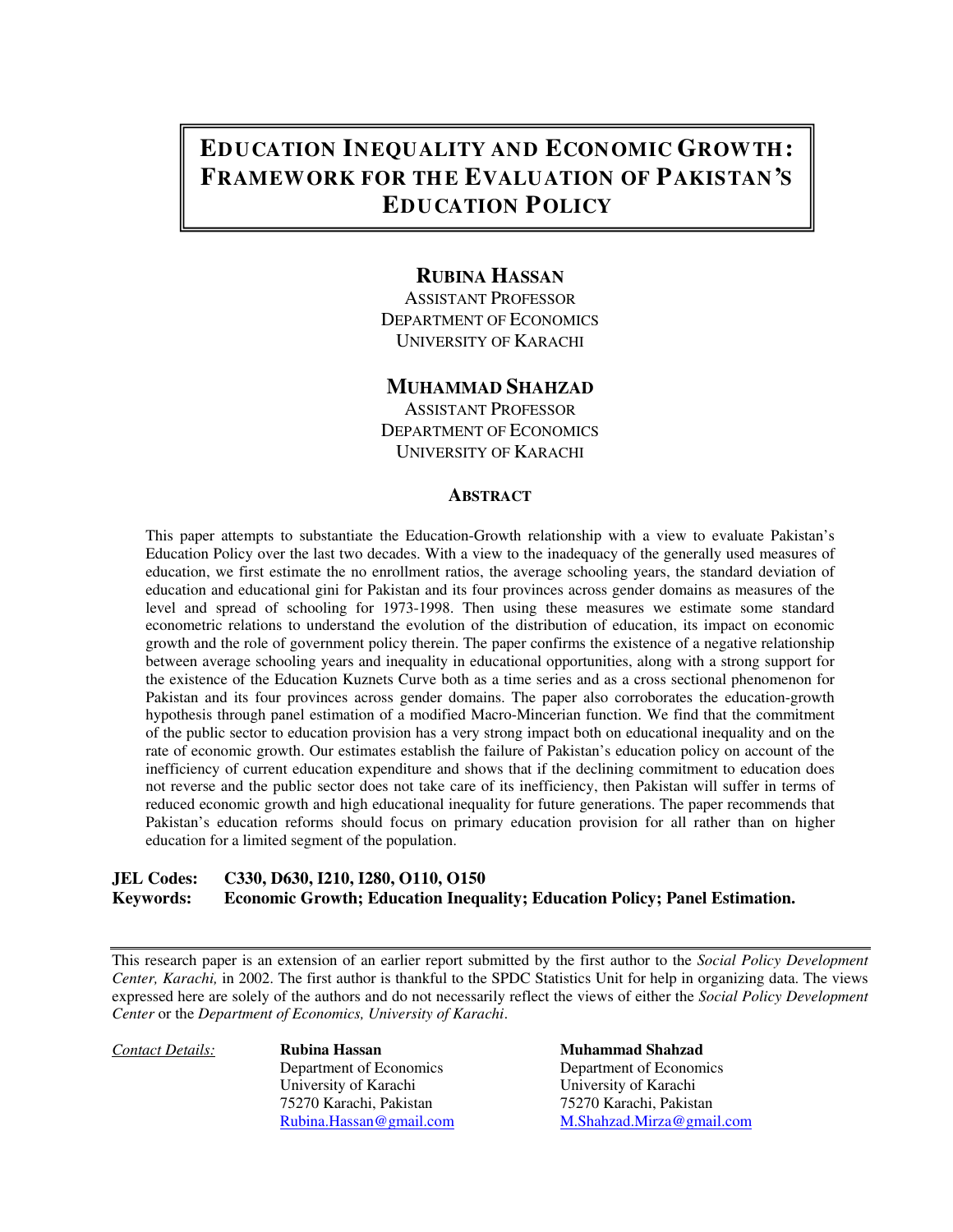## E DUCATION INEQUAL ITY AND E CONOMIC GROWTH: F RAMEWORK FOR THE EVALUATION OF PAKISTAN'S E DUCATION POLICY

*RUBINA HASSAN AND MUHAMMAD SHAHZAD*

#### I. INTRODUCTION

#### *Education, Its Distribution and Economic Growth*

As economic activity becomes increasingly knowledge-based, the average level of education attainment and disparities in educational opportunities play a more important role in determining both the growth prospects of the economy and the distribution of income therein. From a theoretical standpoint, an increase in average educational attainment results in a relative increase in the supply of skilled work force, which, in turn, enhances average labour productivity and increases the rate of economic growth [Barro, 1991; Barro and Lee, 1993,1997; Barro and Sala-i-Martin, 1995; Aghion and Howitt, 1998]. The resulting higher levels of output tend to represent a higher inequality in the distribution of incomes, and therefore more poverty, if equal educational opportunities are not provided to all [Glomm and Ravikumar, 1992; Banabou, 1996a; Thomas, Wang and Fan, 2000; Lopez, Thomas and Wang, 2002]. The slightest concern with equitable growth for the current and future generations, therefore, cannot remain oblivious of the state of human development.

Education and its equitable distribution therefore make for important ingredients in a povertyreducing growth strategy. Education, however, is also otherwise important. It is the key to improvement in the quality of social life. It contributes to the improvement of general health conditions. It helps reduce the social, cultural and ethnic divides among a people. And it facilitates the creation of a more responsible, decentralized, civilized and globalized community. The positive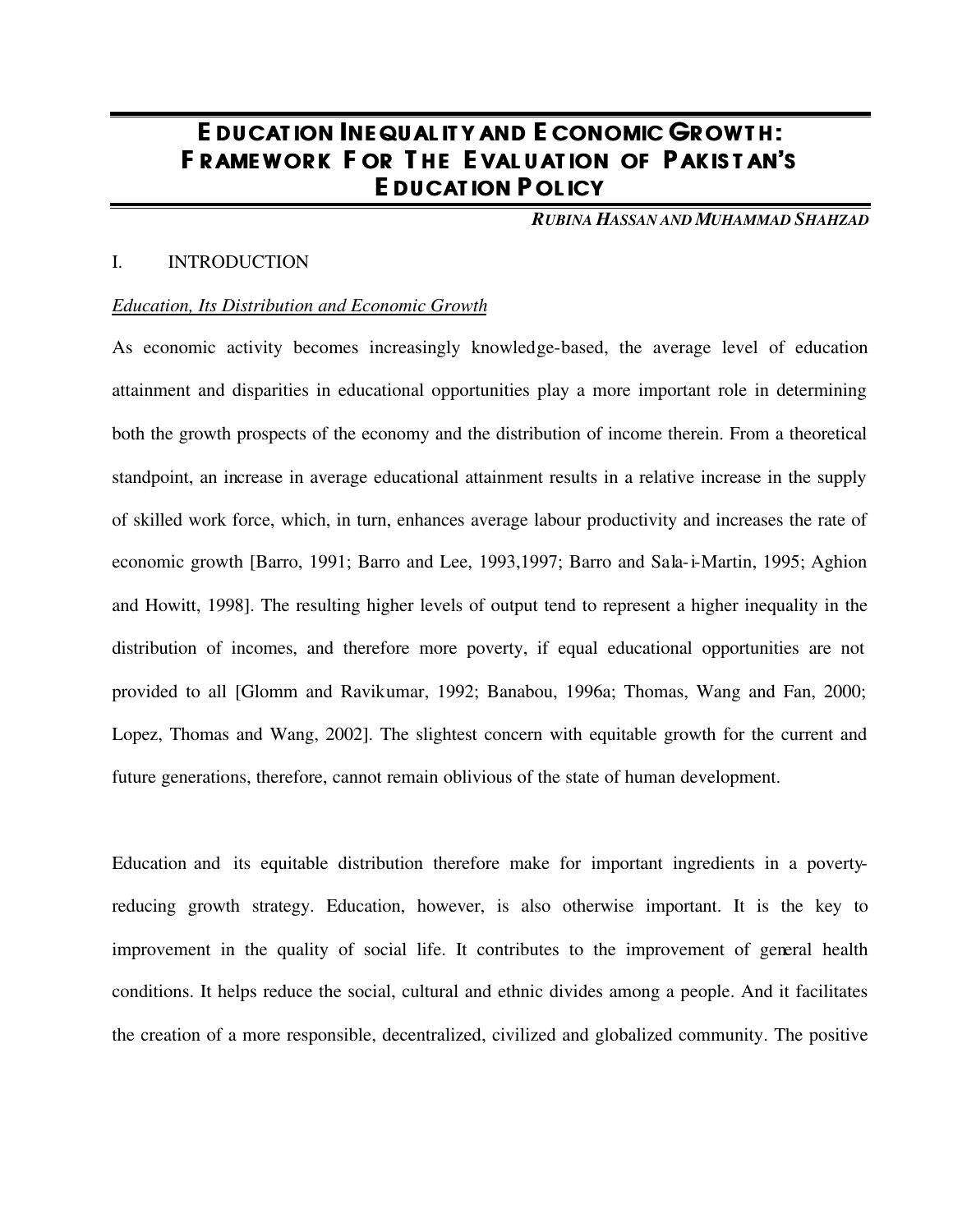externalities thus created through education provision further enhance the processes of economic growth and development.

#### *Education in Pakistan*

 $\overline{a}$ 

Recognizing the meritorious role of education in social and economic development, successive political governments in Pakistan have shown concern over providing educational facilities for the general masses. Pakistan's education policy, however, has remained unsuccessful. Pakistan is still among the countries where the level and the spread of education are poor, the level of illiteracy is very high and gender inequality in educational opportunities persists [World Bank, 2003, 2004; Government of Pakistan, 1998, 2004]. Apart from this, Pakistan has only gained increased social disharmony and earned a higher income inequality out of continued investment in education provision for about twenty years<sup>1</sup>. It is thus evident that Pakistan has so far not been able to reap any benefits, direct or indirect, from the provision of educational opportunities to the general masses.

This paper addresses two very important issues in respect of the above. First, we contend that the measurement of education in terms of an overall literacy rate and growth in number of schools, number of teachers and number of enrollments is not sufficient to understand the efficiency of education expenditures. These statistics only represent the supply of educational services and are not an adequate way to measure the output and effectiveness of education programs [see section II below]. For the latter purpose, we estimate a set of parameters that determine the level and

<sup>1</sup> Education gained priority in public expenditure programs in 1985 when the '*NAI-ROSHNI* Schooling Scheme' was launched. Since then, successive political governments have kept the pace of education spending under different headings, but similar contents. In 1985, the income gini coefficient was 34.94% which increased to 40.85% in 1998. (Income Gini estimates have been taken from Hassan, R. and M. Shahzad, "An Econometric Appraisal of Poverty and Inequality in Pakistan", Working Paper, Department of Economics, University of Karachi, 2004).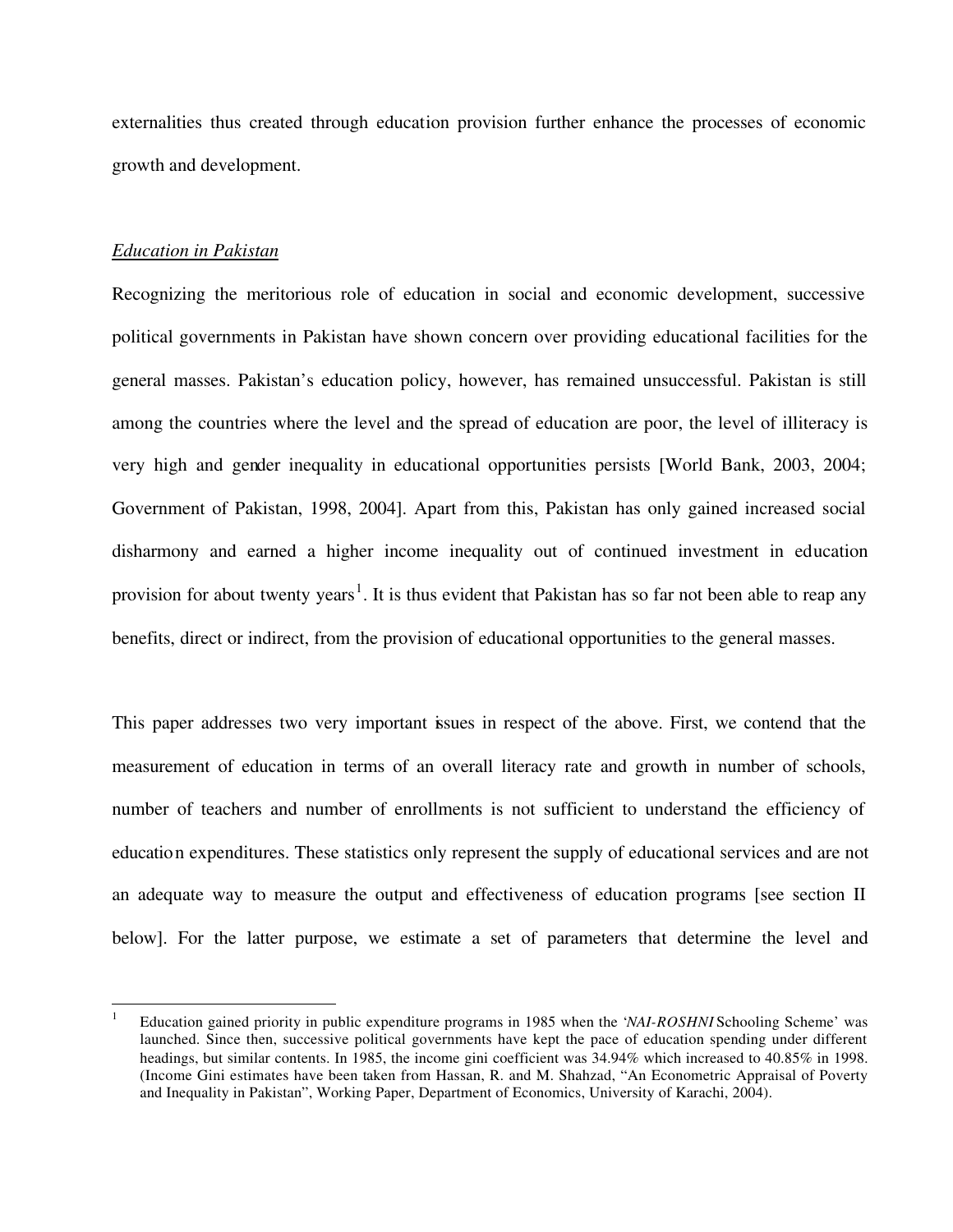distribution of education in Pakistan. We compute these parameters to estimate the distribution of education using public sector education institution's enrolment data over the period 1973-1998 for Pakistan and its four provinces across gender domains<sup>2</sup>. Secondly, we seek to establish quantitative estimates of the importance of different dimensions of education for economic growth. In this connection, we also estimate some standard empirical relationships among the estimated education statistics with a view towards the evaluation of Pakistan's education policies over the last two decades. These estimates also provide the cornerstone of a successful education policy.

In the following section, we review some of the standard methods used in literature to measure various aspects of education. This is followed in section III by the description of the methodology to measure the level and spread of educational opportunities along with the specification of regression equations to be estimated. Section IV presents the results of our computation and estimation exercises for Pakistan and its four provinces across gender domains. The paper concludes with a brief discussion of its policy implications in section V.

#### **II. THE MEAUSREMENT OF EDUCATION**

Education is a multifaceted phenomenon. As such, a wide variety of methods are used to measure different aspects of education. These include, among others, enrollment ratios, education attainment indicators, quality of education indicators and measures of absolute and relative dispersion of education.

 $\frac{1}{2}$  Before 1998, the Pakistan Education Statistics, NEMIS / AEPAM, Ministry of Education, Government of Pakistan presented education statistics for only public sector institutions. After 1998, the NEMIS started publishing education statistics for both private and public sector institutions. The two, hence, are not comparable. This is one reason why we have limited our analysis only up to 1998.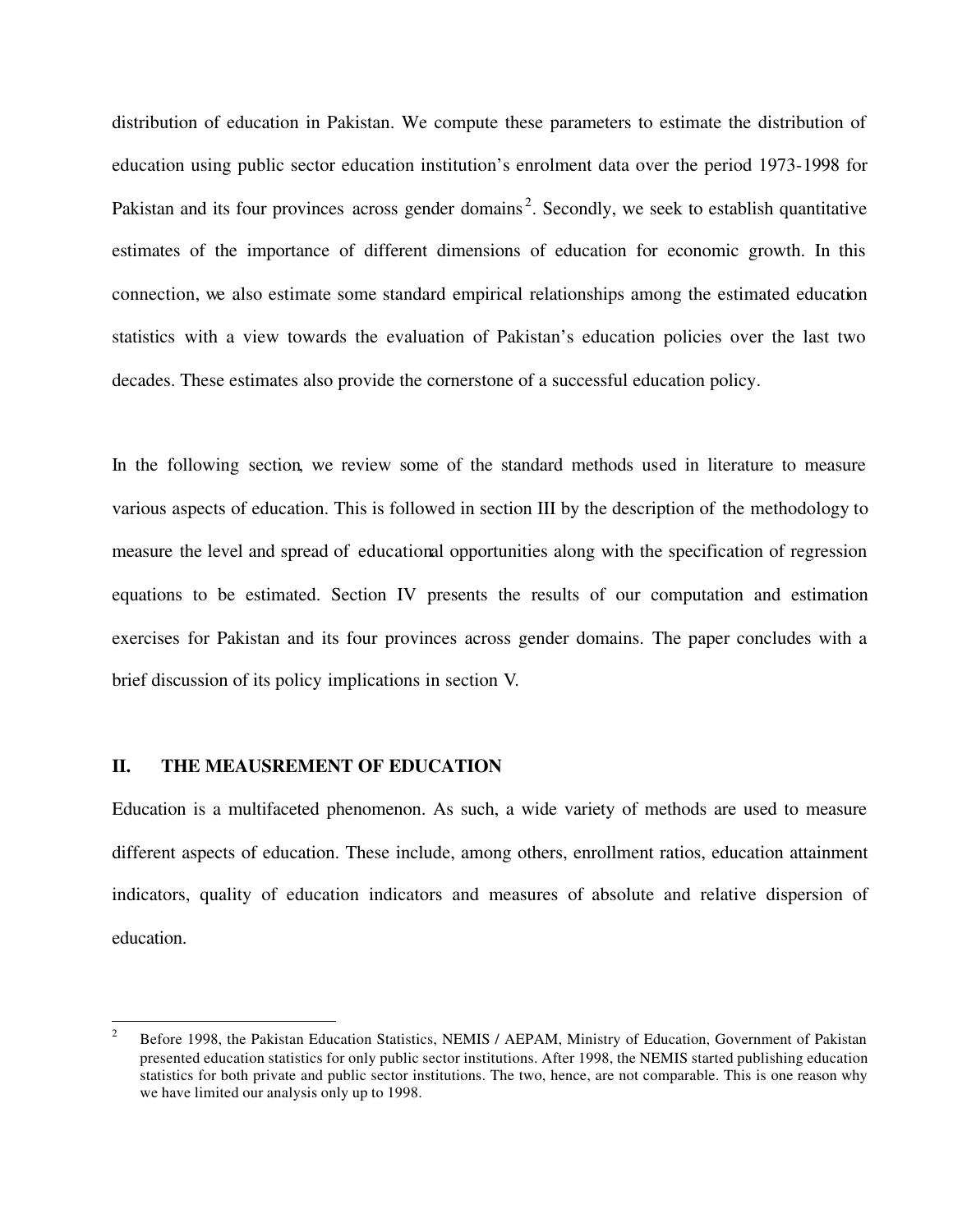The '*quality of education*' literature emphasizes the importance of differences in the quality of education while making comparisons among the schooling attributes of different populations. It focuses on comparing student-teacher ratios, expenditures on teacher's wages, spending on books and materials (*the input approach*) and objective examination's results across different segments of a population (*the output approach*) [For details, see Behrman and Birdsall, 1983; Lockheed and Verspoor, 1991; and Hanushek and Kim, 1995]. As we are using only Pakistan's public sector institutions' data for the present purpose, this supply-oriented debate does not concern us here.

Measures of the level of education attained by a population can be obtained using either the *Enrollment Ratios* [Barro, 1991; Mankiw, Romer and Weil, 1992] or *Average School Attainment* [Barro and Lee, 1993, 1997; Thomas, et al, 2000]. One of the key merits of enrolment ratios is that they are easily computable given the population and enrolment data. However, these ratios only measure the access to education of the population and are, accordingly, only flow measures that cannot completely account for the stock of human capital already accumulated [Thomas, *et al*, 2000]. Unlike enrollment ratios, school attainment is a stock variable, which represents the average stock of human capital accumulated by an arbitrary person belonging to a population. School attainment can be measured as the mean of the distribution of schooling for a certain population [Barro and Lee, 1993, 1997; Thomas, et al, 2000].

The distributional dimension of education is extremely important for both welfare considerations and for production. "If an asset, say physical capital, is freely traded across firms in a competitive market, its marginal product will be equalized through free-market mechanism. As a result, its contribution to output will not be affected by its distribution across firms or individuals. If an asset is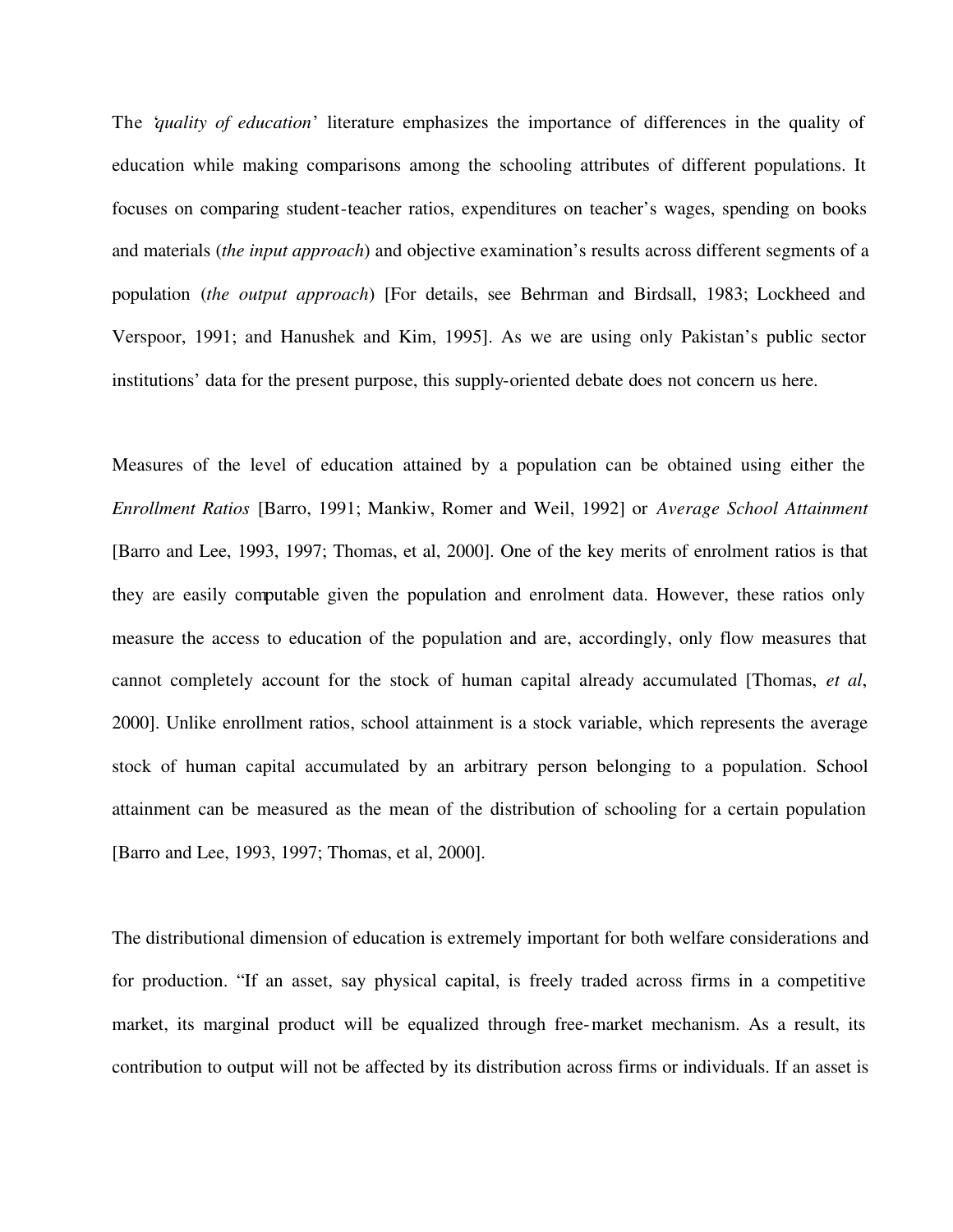not completely tradable, however, then the marginal product of the asset will not be equalized across individuals, and there is an aggregation problem. In this case, aggregate production function depends not only on the average stock of that asset but also on its distribution" [Thomas et al, 2000]. Because education is only partially tradable, the average level of education attainment is not sufficient to reflect the characteristics of a country's human capital. We need to look beyond averages and investigate both the absolute and relative dispersions of human capital.

Inequality in the distribution of educational opportunities can be explained both in terms of absolute and relative measures. The *Standard Deviation of Schooling* is a measure of absolute dispersion of educational attainment that has been used to document educational inequality [see, for example, Lam and Levinson, 1991; Ram, 1990]. It describes the spread of educational opportunities around mean schooling for a certain population. One hypothesis in this connection is the existence of the Education-Kuznets-Curve. The education Kuznets curve relationship implies that as the average level of schooling increases, educational inequality, as measured by the standard deviation of schooling, first increases, and after reaching a peak starts to decline. The turning point of the curve may vary for populations with differing schooling distributions [Ram, 1990]. Like most measures of absolute dispersion, the standard deviation of schooling is also dependent on the scale of measurement. This means that if each individual's education attainment changes in the same proportionate way, the standard deviation of schooling would also change. This negative attribute of the standard deviation measure of inequality limits its use as a proper indicator of distributional inequality [Litchfield, 1999].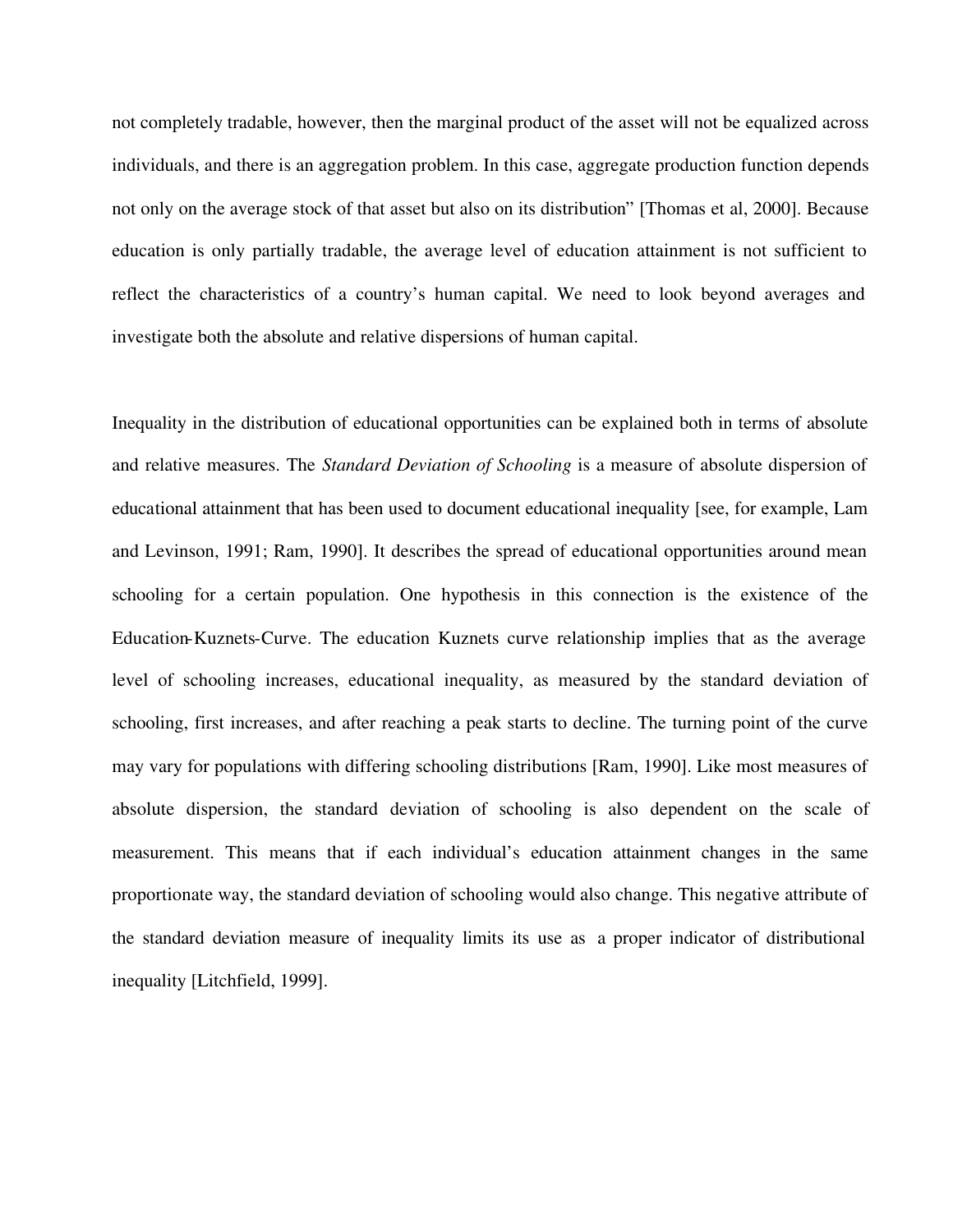There are many ways of measuring relative distributional inequality for any given population. The term relative inequality disqualifies all measures that are either scale or population dependent, asymmetric and that do not pass the Pigou-Dalton transfer-principle [Cowell, 1998; Litchfield, 1999]. Several classes of measures satisfy these properties. The *Generalized Entropy* class of measures (Mean-Log Deviation, Theil Index of Inequality and the Coefficient of Variation), the *Atkinson* class of measures and the *Foster-Greer-Thorbecke* '*P*-measures' all provide efficient and ordinally equivalent way of measuring relative inequality. The most common and useful of the measures of relative inequality is the Gini-coefficient. It is a simple-to-compute and efficient way of measuring relative inequality based on the weighted-sum of absolute differences of some attribute (usually income) of a population [Cowell, 1998]. In a game theoretic framework, the Gini coefficient can be understood as the expected loss to an individual from 'trading' his endowments with a randomly chosen person in the economy [Yitzhaki, 1997].

Educational Gini is similar to income gini in that it measures inequality in the distribution of schooling for a certain population. However, unlike standard income gini coefficient that measures the distribution of a continuous and unbounded variable (income), the educational gini coefficient measures the distribution of a discrete and bounded variable. Education attainment cannot be less than zero; it takes on only discrete values and has an upper bound (usually between 15 to 20 years of education). Furthermore, the measurement of educational gini must take into consideration the proportion of population that does not receive any schooling at all [Thomas et al, 2000].

Educational Gini has been used as a measure of educational inequality in various studies. Earlier attempts to document education inequality focused on computing the gini coefficient for education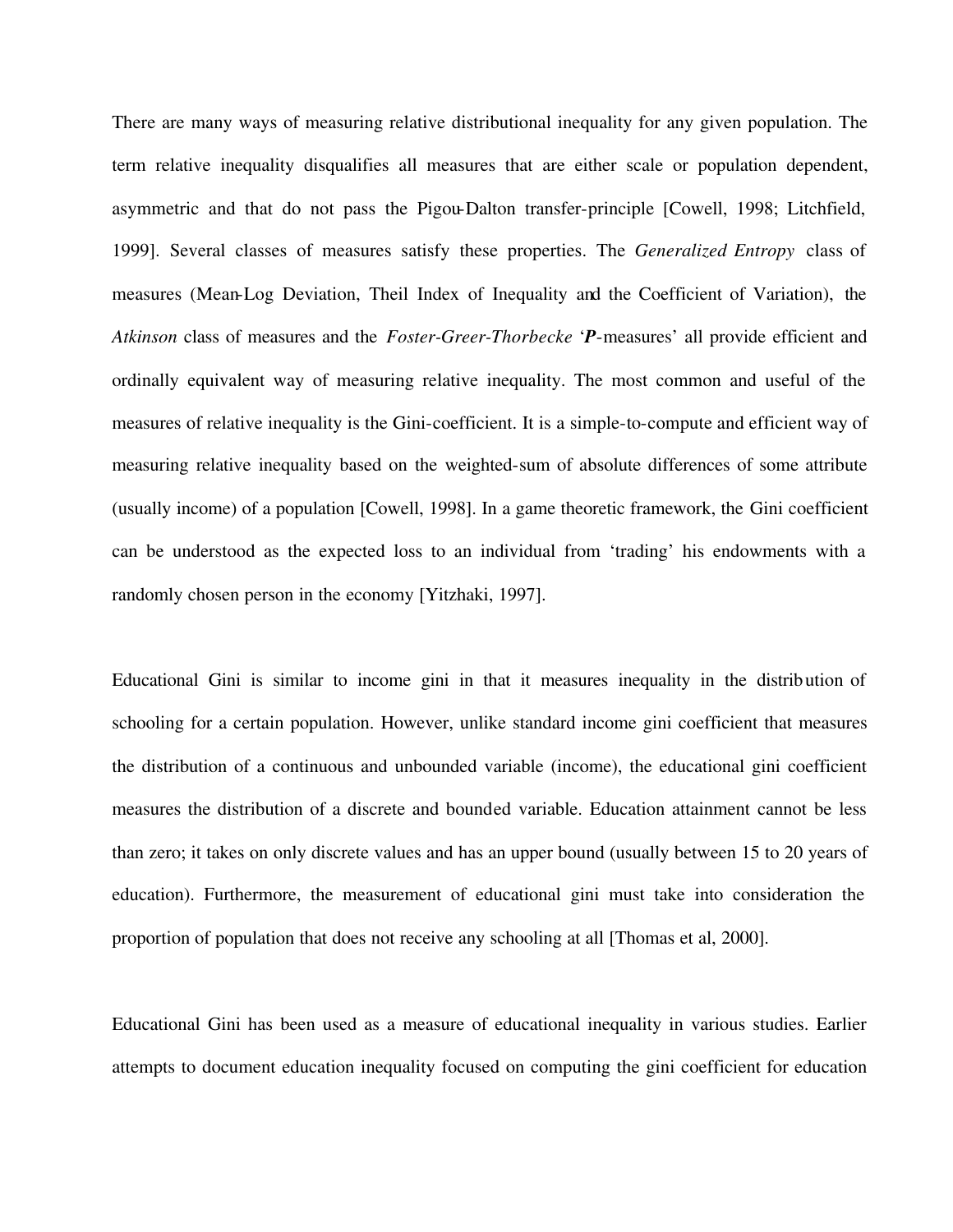finance data [Maas and Criel, 1982; Rosthal, 1978]. Sheret [1988] was the first attempt to use enrollment data for Papua New Guinea to measure inequality in educational opportunities. This approach was furthered after the publication of 'schooling cycles' data [Psacharopoulos and Arriagada, 1986] and was used by López, Thomas and Wang [1998] and Thomas *et al* [2000].

#### III. METHODOLIGICAL FRAMEWORK

#### *The Level and Distribution of Education*

In this section, we explain the construction of the variables that we will use to measure the level and spread of educational opportunities in Pakistan. Consider a population Π with *C* mutually exclusive and collectively exhaustive age cohorts  $\pi_0, \pi_1, \pi_2, ..., \pi_C$ . The population has an education system  $\Sigma$  consisting of  $j = 0, 1, 2, \ldots, J$  education attainment levels each denoted by  $S_j$ . The number of children enrolled at each education attainment level is denoted by  $E_j$  where  $j = 1, 2, \ldots, J$ . Let  $\pi_0$  be the group of children with ages 5 to 9 years and assume that children with education attainments  $S_1$ ,  $S_2$ ,  $S_3$ ,  $S_4$  belong to this age cohort. Define  $E_0 = \pi_0 - E_1 - E_2 - E_3 - E_4^3$ .  $E_0$ represents the number of children who do not get the opportunity to receive any education at all. The  $E_j$ 's,  $j = 0, 1, 2, \ldots, J$ , represent the complete distribution of enrollments. Finally, define

$$
\mathbf{X} = \left\{ P_j = E_j \middle/ \sum_{j=0}^{J} E_j \text{ for } j = 0, 1, 2, \dots, J \right\}
$$
 to be the proportions of children enrolled at each level

of education attainment.

 3 This is in accordance with the definition used by the Pakistan Integrated Household Survey, Federal Bureau of Statistics, Government of Pakistan.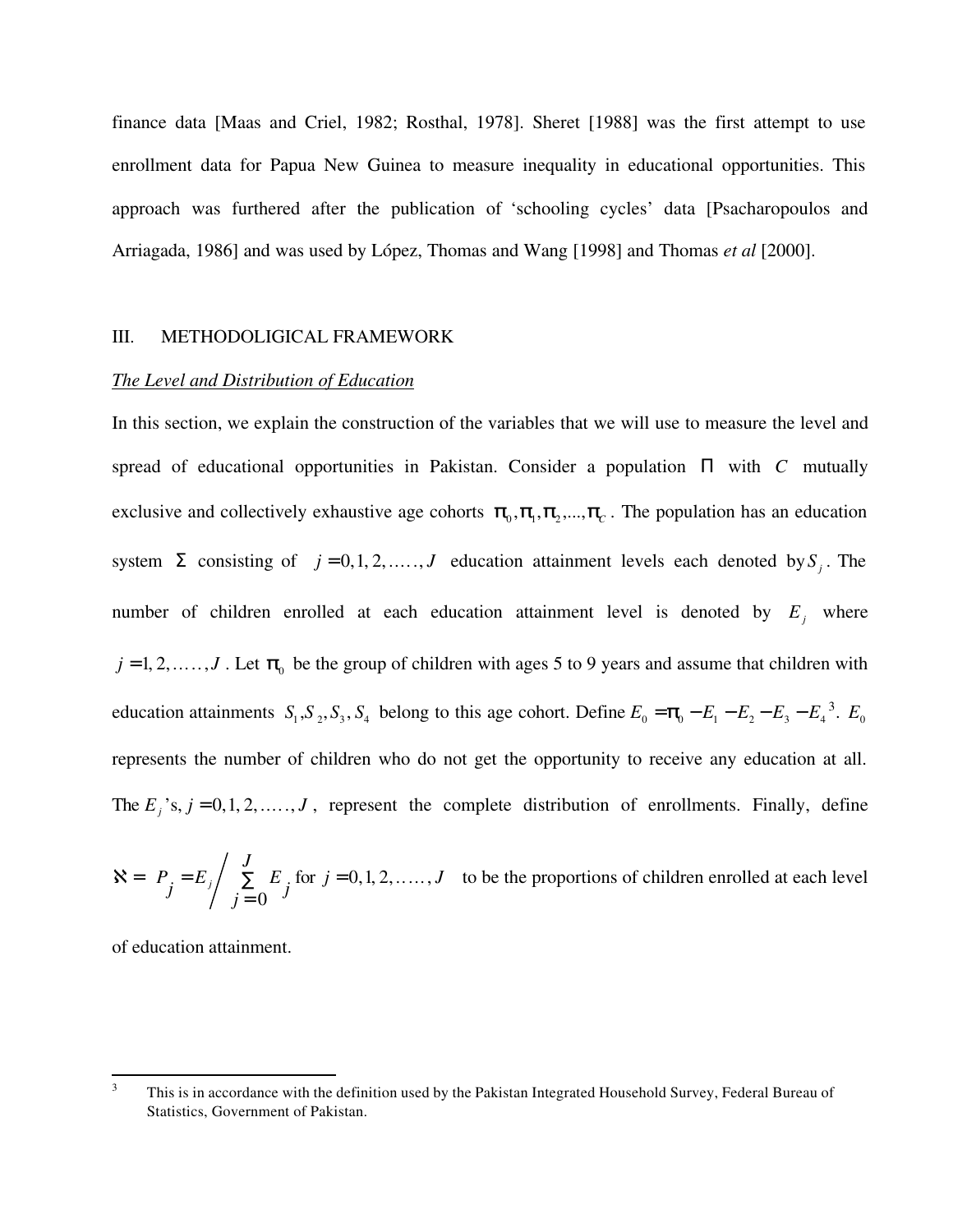The information set  $\Lambda = [\Sigma, \mathbf{X}]$  is all that we need to derive the statistics required to determine the level of education attainment and the various attributes of the distribution of educational opportunities. The stock mean of the distribution of enrollments (Average Schooling Years), the proportion of un-enrolled children (No Enrollment Ratio), the dispersion in educational attainment (Standard Deviation of Schooling) and the Educational Gini are respectively defined as:

$$
ASY = \mu = \sum_{j=0}^{J} P_j \cdot S_j
$$
 E. 1

$$
NER = \frac{E_0}{\pi_0} \qquad \qquad \mathbf{E. 2}
$$

$$
SDS = \sigma = \sqrt{\sum_{j=0}^{J} P_j \cdot (S_j - \mu)^2}
$$
 E. 3

$$
G_E = \frac{1}{2 \cdot J \cdot \mu} \cdot \sum_{k=0}^{J} \sum_{m=0}^{J} P_k \left| S_k - S_m \right| P_m \qquad \mathbf{E. 4}^4
$$

------------------------------------------------------ Figure No. 1 -------------------------------------------------

Finally, the Lorenz Curve of Education ( *LCE* ) can be identified as the set:

$$
LCE = \left\{ (\overline{P}_k, \overline{S}_k) \middle| \overline{P}_k = \sum_{j=0}^k P_j \text{ and } \overline{S}_k = \frac{1}{\overline{\iota}} \sum_{j=0}^k P_j S_j \text{ for } k = 0, 1, 2 \cdots J \right\}
$$
  
**E. 5**

The straight line from the origin to the top left corner represents the egalitarian line. As  $(P_0, S_0) = (P_0, 0)$ , therefore unlike the standard income Lorenz curve, the *LCE* begins at  $P_0$ 

$$
G_E = \frac{1}{2 \cdot J \cdot \mu} \cdot [P_0 \quad P_1 \quad \cdots \quad P_J] \begin{bmatrix} S_0 - S_0 & S_1 - S_0 & \cdots & S_J - S_0 \\ S_0 - S_1 & S_1 - S_1 & \cdots & S_J - S_1 \\ \vdots & \vdots & \ddots & \vdots \\ S_0 - S_J & S_1 - S_J & \cdots & S_J - S_J \end{bmatrix} \begin{bmatrix} P_0 \\ P_1 \\ \vdots \\ P_J \end{bmatrix}
$$

 $\frac{1}{4}$  This definition of the Educational Gini Index is in line with Thomas, et al [2000]. For computational purposes we use the matrix version of this equation:  $\sim$   $\sim$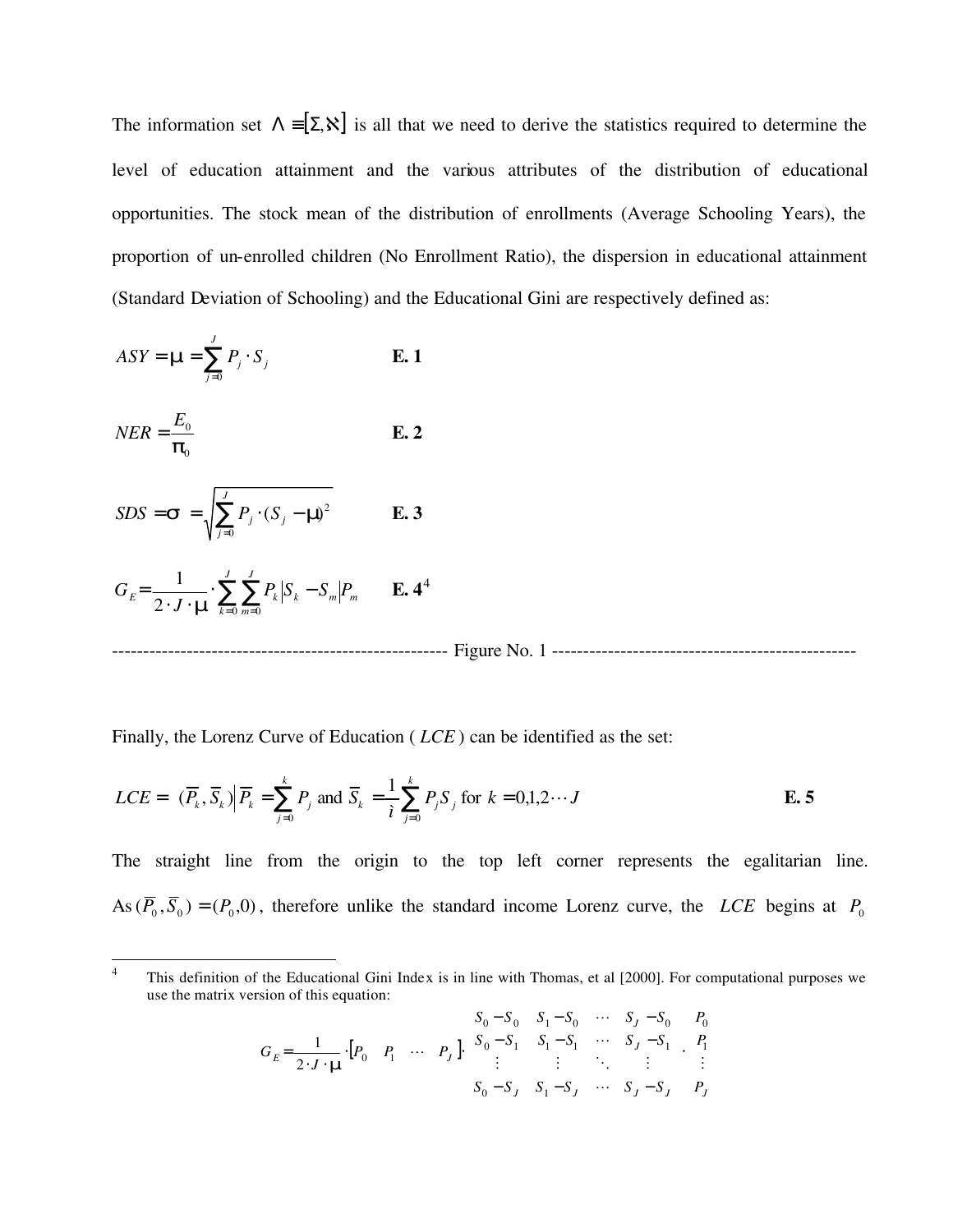along the horizontal axis and represents the cumulative distribution of schooling attained by a certain cumulative proportion of the population. The education gini can also be interpreted as the percentage deviation of *LCE* from the egalitarian line.

In order to compute **E**.1 to **E**.5, we use a value of  $J = 14$ . The fourteen groups, in order, represent no education at all, then class one education up to class ten education, intermediate level education, graduation level education, and postgraduate or university level education. The fourteen groups are thus collectively inclusive and mutually exclusive for the concerned population. We assign discrete numbers to each schooling level. Thus,  $S_0 = 0$  represents no schooling at all,  $S_5 = 5$  represents five years of schooling,  $S_{11} = 12$  represents intermediate education while  $S_{13} = 16$  represents postgraduate or university level education. This is a deviation from the standard method that has so far been used in literature to measure educational attainment and educational inequality. The standard approach is to set  $J = 7<sup>5</sup>$  and then make computations based on 'schooling cycles' data of Psacharopoulos and Arriagada (1986) [Barro, 1991; Thomas et al, 2000]. The primary purpose this approach serves is to take care of the number of dropouts each year, so that education attainment indicators are true representatives of the population's human capital endowments. As we are using enrollment data for each schooling level of the entire population, our approach automatically takes care of the latter and we can make the calculations independent of 'schooling cycles' data.

#### *Econometric Framework for Education Policy Evaluation*

The measured attributes of the level and spread of education enable us to develop the framework for the evaluation of public policy towards education. The first important task that we confront is the

 5 The seven categories are no schooling, partial primary, complete primary, partial secondary, complete secondary, partial tertiary and complete tertiary.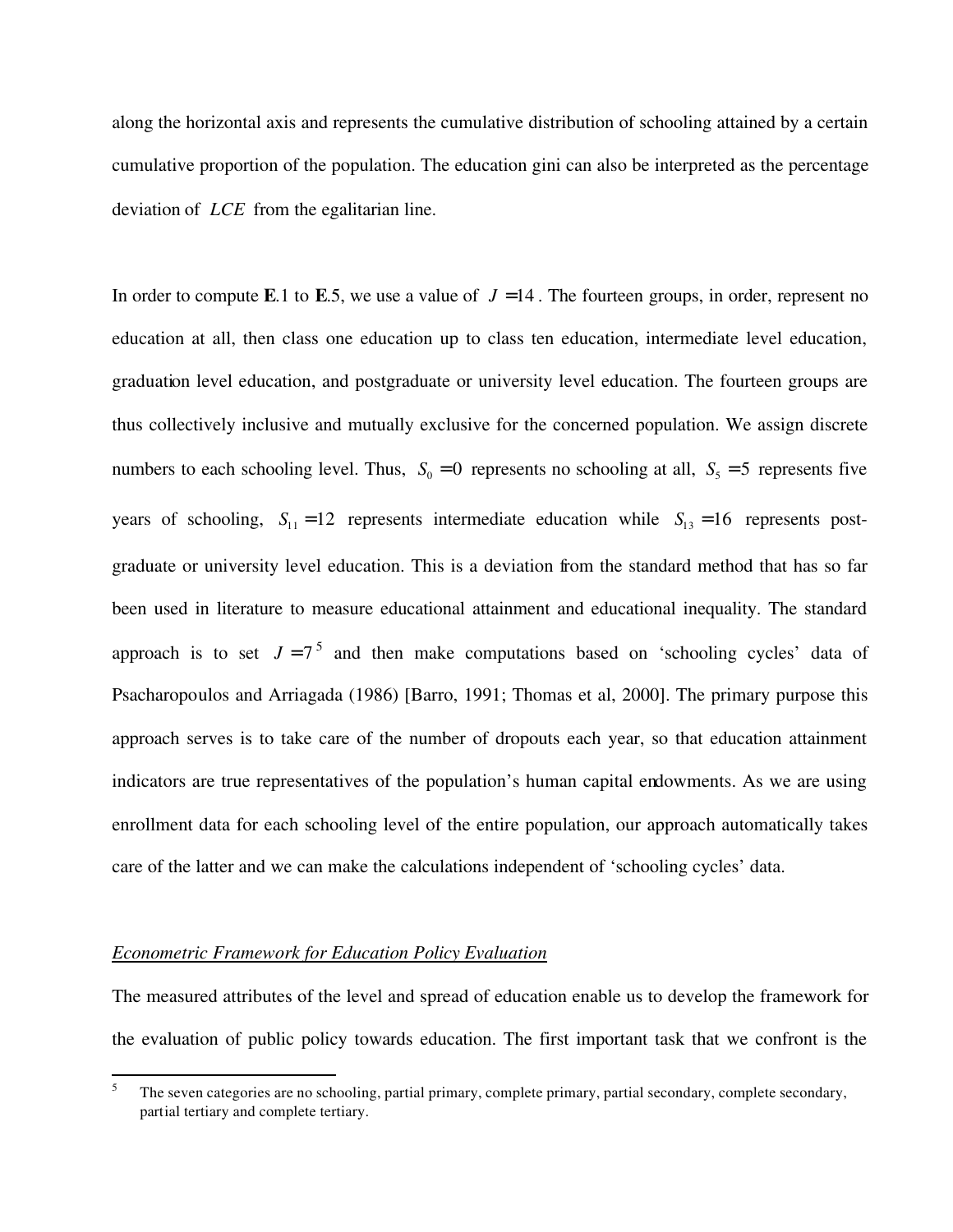establishment of the quantitative importance of various dimensions of education for economic growth. For this purpose, we specify a hybrid of the standard growth equation of Barro and Sala-i-Martin [1995] and the first-differenced Macro-Mincerian equation of Kreuger and Lindahl [2001] slightly modified to take care of endogenously changing returns to education. The equation reads:

$$
D(Ln(Y_{it})) = c_0 + c_1 \cdot Ln(Y_{i,t-1}) + c_2 \cdot ASY_{i,t-1} + c_3 \cdot ASY_{i,t-1} + c_4 \cdot D(ASY_{i,t})
$$
  
+ 
$$
c_5 \cdot G_{E_{it-1}} + c_6 \cdot Ln(EET_{i,t-1}/Y_{i,t-1}) + u_{it}
$$

The left hand side represents the rate of growth of per-capita income, while the right hand side variables include lagged real per-capita income, lagged average schooling and its square, first difference of average schooling, educational inequality and the ratio of total education expenditures to nominal GDP. The last variable represents the commitment of the public sector to providing educational facilities for the general masses. The coefficient  $c_4$  measures the baseline average rate of return to education while the value of the derivative  $\frac{dE(\mathbf{E} \cdot \mathbf{E})}{dt} = c_2 + 2 \cdot c_3 \cdot ASY_{i,t-1}$  $,t-1$ 2  $(Ln(Y_{it}))$ − −  $=c_2 + 2 \cdot c_3$ . ∂ ∂ *ti ti*  $\frac{i t^{1}}{2} = c_2 + 2 \cdot c_3 \cdot ASY$ *ASY*  $D(Ln(Y))$  measures the change in the return to education in period  $t$ . The coefficient  $c_5$  measures the impact of inequality in the distribution of educational opportunities on economic growth while  $c_6$  measures the effectiveness

Once the importance of the distribution of educational opportunities is established, we attempt to signify the explanatory variables associated with educational inequality. The baseline relationship rests on Thomas *et al* [2000] that finds a very strong negative association between inequality in the distribution of schooling opportunities and average schooling years. We modify this relationship to

of government spending on education to economic growth.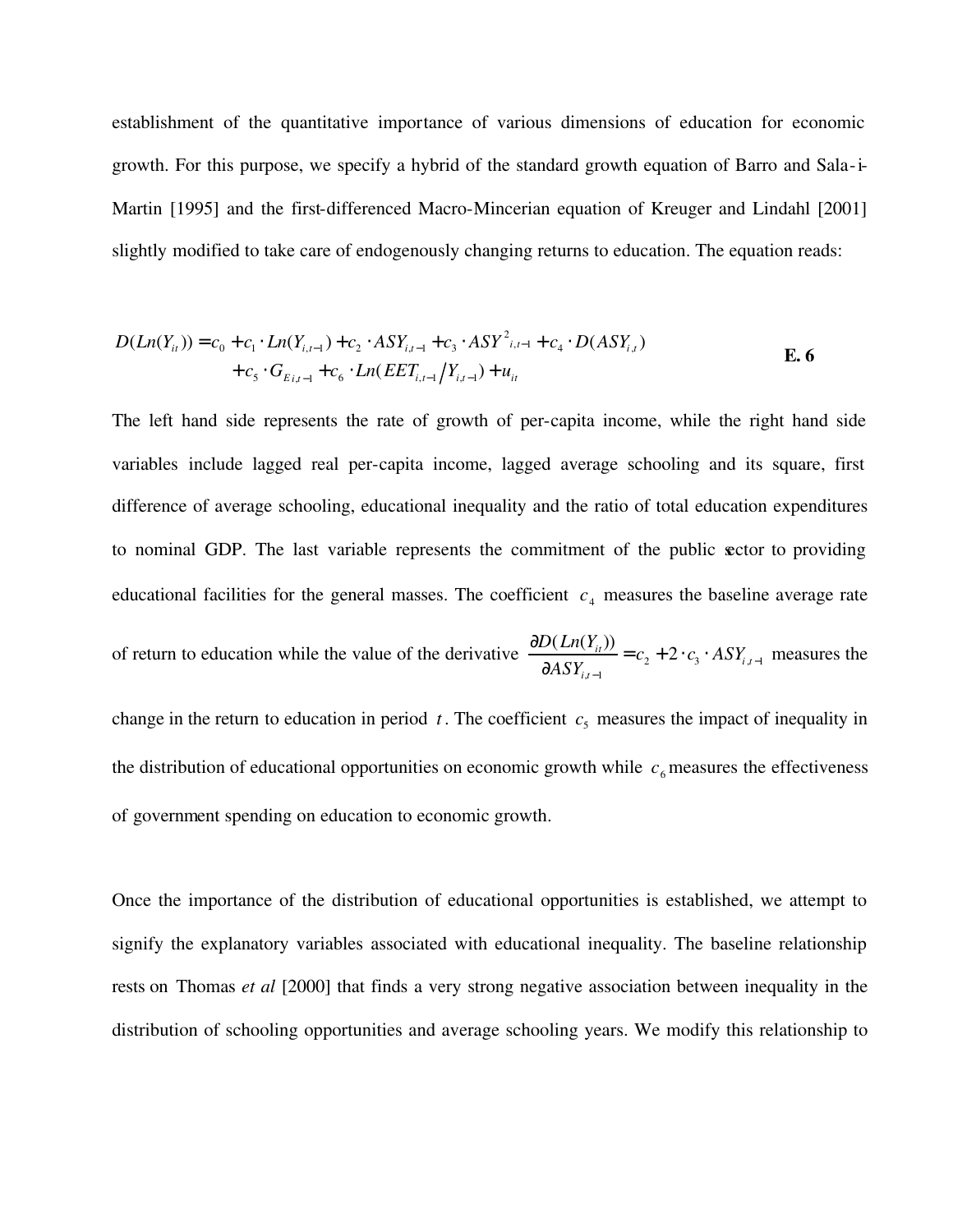allow for the evaluation of the efficiency of public education expenditures. The equation that we estimate is:

$$
G_{E_{it}} = a_0 + a_1 \cdot ASY_{it} + a_2 \cdot Ln(EEC_{it}) + a_3 \cdot Ln(EED_{it}) + \varepsilon_{it}
$$

The equation states that educational inequality depends on average schooling years and on public sector education expenditures on current and development accounts. We estimate this equation for Pakistan and its four provinces across gender domains.

The final regression equation is the famous Education Kuznets Curve. The relationship states that as average school attainment increases, the standard deviation of education first increases and declines afterwards. The relationship can be observed both as a time series and as a cross sectional phenomenon [Londoño, 1990; Ram, 1990; Thomas et al, 2000].

$$
SDS_{ii} = b_0 + b_1 \cdot ASY + b_2 \cdot ASY^2 + \mathbf{v}_{it}
$$
 E. 8

The estimated equation can be used to find  $ASY^* = -\frac{b_1}{2b_2}$ 1 2*b*  $ASY^* = -b/\sqrt{b}$  : the optimal value of average schooling that public authorities need to target. A comparison of current average schooling with this optimal value could then be made to set the direction for public education policy.

In order to estimate **E**.6, **E**7 and **E**.8, we use data on average schooling, educational gini and standard deviation of schooling constructed for each province and Pakistan across gender domains as explained above. Estimates of real per-capita GDP for Pakistan and its four provinces have been obtained from Bengali [1995, 2002] while education expenditures on current and development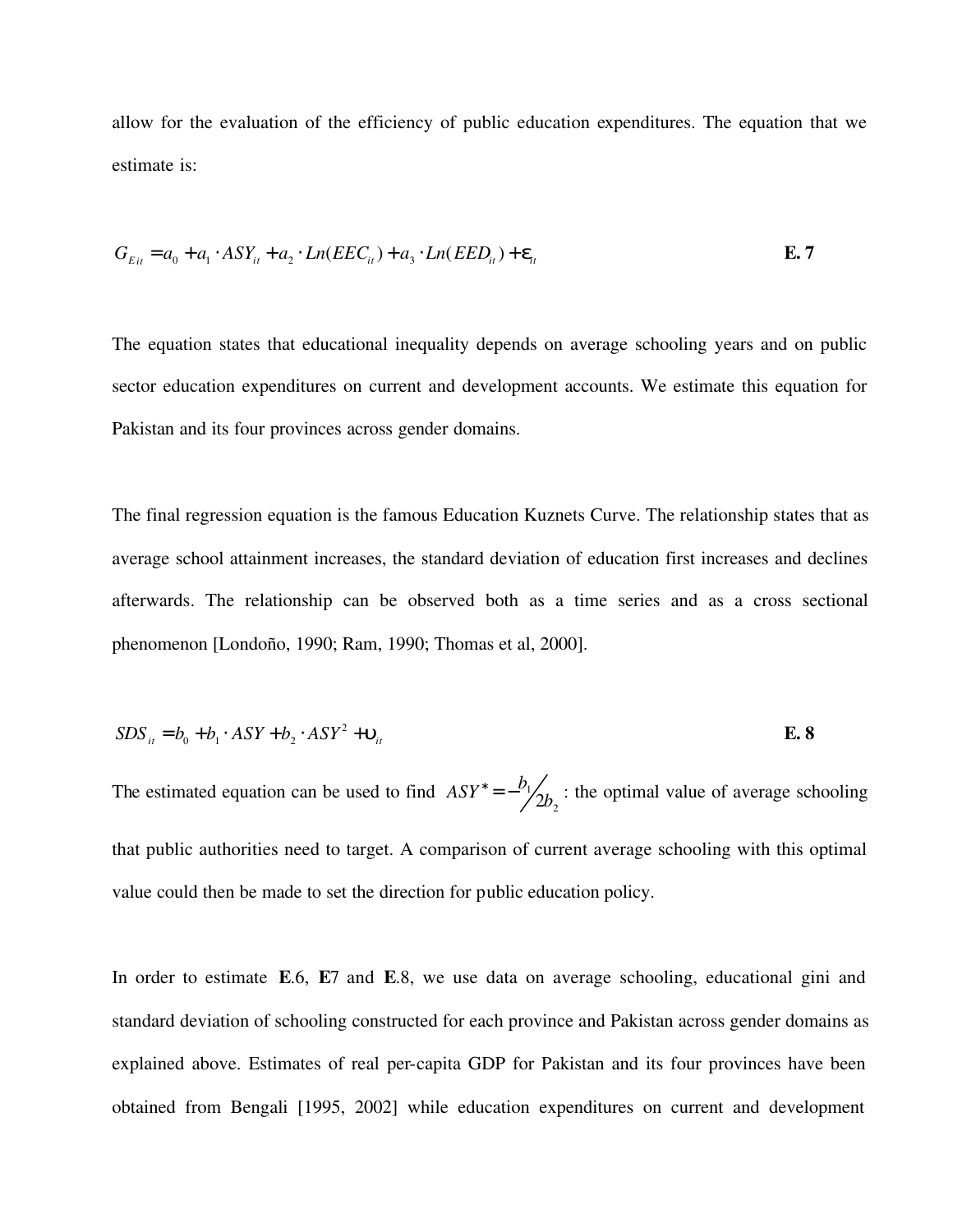accounts have been obtained from Federal Bureau of Statistics [1998]. The next section presents the results of our computation and estimation exercises.

### **IV. EMPIRICAL RESULTS**

#### *Time Profile of Estimated Education Statistics*

The public and private sectors share education provision in Pakistan rather inequitably. The share of Public Sector institutions in total education institutions is estimated to be about 78%, and this ratio is assumed to remain almost intact over the next few years [PRSP, 2001]. Furthermore, private sector shares education provision mostly in urban areas of Pakistan and educating the rural masses remains the responsibility of the public sector. Even in the urban areas, private schools are usually attended by the relatively high-income groups of society, while children belonging to the middle and lower income groups usually attend public schools. Accordingly, public sector remains the major supplier of education services to the general masses in Pakistan.

------------------------------------------------ Figure No. 2 -------------------------------------------------------

The graph on the right shows the trends in no enrollment ratio for Pakistan and its four provinces across gender domains. Table no. 1 provides estimates of the same for some selected years. Although the NER's have registered a decline over the entire sample period, most of this reduction has taken place during 1985-1995. Before 1985, the NER's were quite stagnant and after 1995, they have either stagnated again or have registered an increase in value. It is not difficult to see that the reduction in NER's is not significant enough to guarantee education for all in any short run. The *number* of children without educational opportunities is increasing in every population segment throughout the sample period. Thus, the number of children aged between 5 and 9 years who did not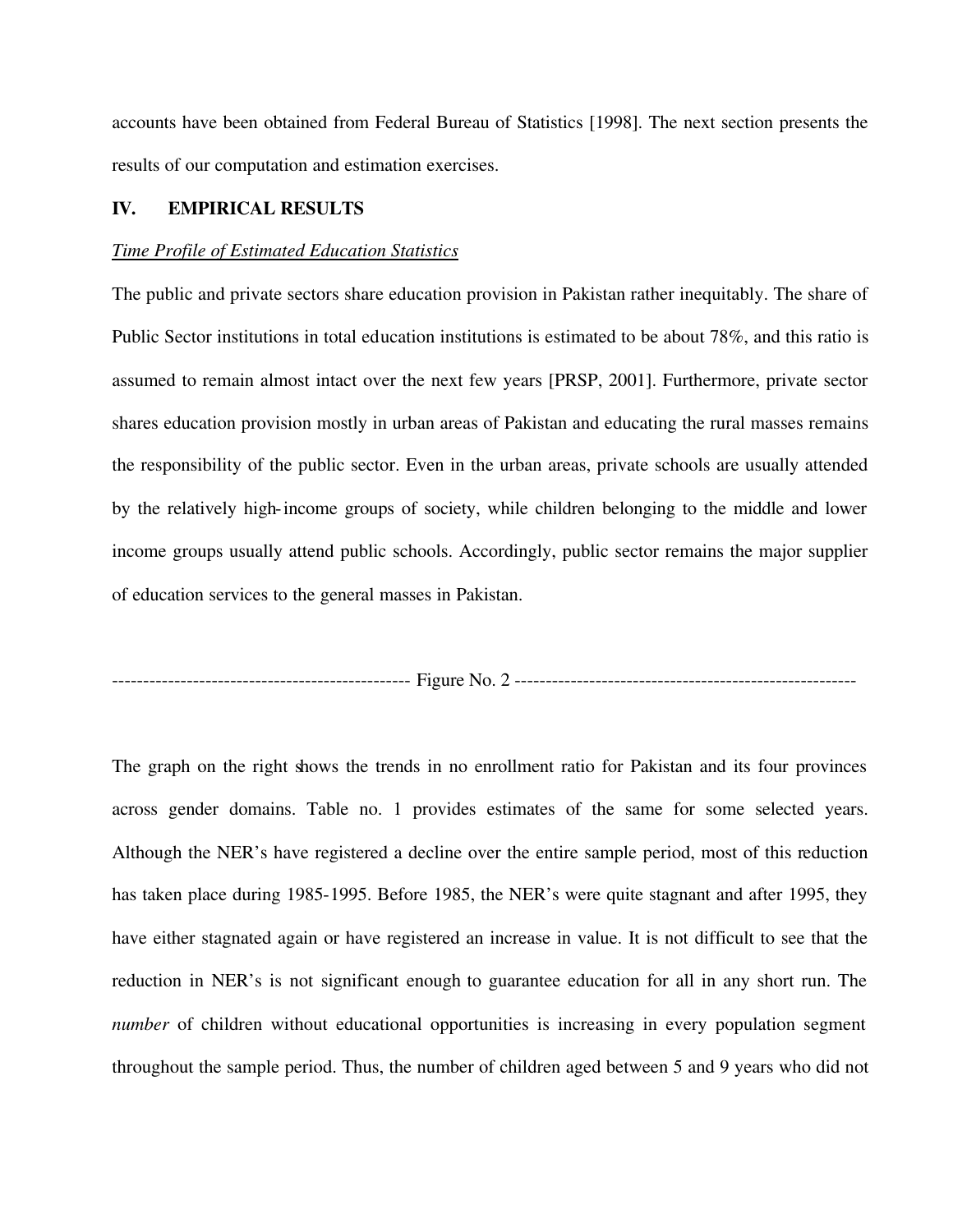enroll in public schools in Pakistan increased from 7.81 million to 9.92 million between 1990 and 1998. This means that every year, about 0.265 million children get added to the pool of un-enrolled. If population in this age-cohort grows at an average annual rate of 2.3 percent (computed as average 5-9 years population growth during 1990-1998), then each year about 0.461 million children get added to the population. This means that with given education provision structure in the public sector, only 0.196 million children (*equal to* 0.461 *less* 0.265) can be accommodated to receive education each year. It needs only simple arithmetic to see that education expenditure need to be more than doubled in every respect before we can say that we are moving towards global primary education in Pakistan.

The table also shows the gender differences in NER's. For every population segment, we find that the gender gaps in no enrollment ratio were either increasing or stagnant before 1990. Following 1990, there has been a significant decline in gender gaps in NER's. This has mainly occurred either because of the stagnation of male NER's along side a reduction in female NER's (for e.g. in Baluchistan) or because of a more than proportionate increase in female enrollments as compared to male enrollments (Punjab and NWFP) or because of a reduction in male enrollments accompanied by an increase in female enrolments (Sind). Ignoring the shift in the preferences of

---------------------------------------------------- Table No. 1 ----------------------------------------------------

the masses away from public schooling for male children, a comparison of the estimates of NER's and associated gender gaps for 1985 and 1998 reveals that much of the changes in the gender gaps have taken place through a reduction in female NER's for every population segment. Thus, the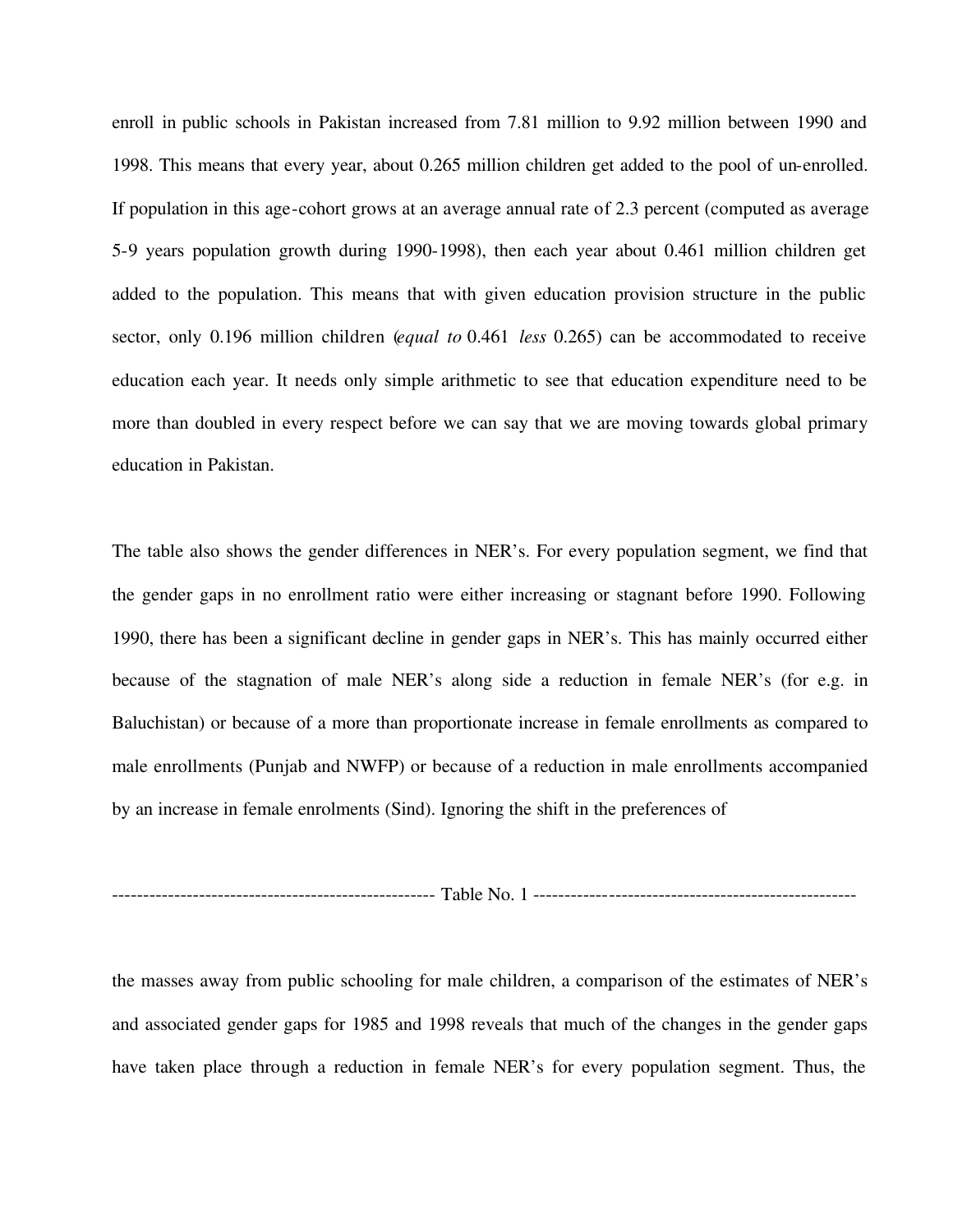reduction in gender gaps in NER's is not associated with any significant increase in overall enrollments in every population segment. This again reveals the inefficiency of the public sector in delivering the merit commodity.

Table No. 2 below shows the growth in real per-capita income and the ratio of education expenditure to GDP for each of the four provinces and Pakistan. The small values of the percentage of public expenditures on education to GDP reflect the degree of adherence of the public sector to meritorious education provision. Again, we find that the same percentages were stagnant before 1985, increased between 1985-95 and are on a decline since then. It is thus not surprising if the general state of education is worsening in every population sub-group in Pakistan. Table No. 3 below and the accompanying graphs highlight what the fragile commitment of the public authorities to education provision has translated into over the last decade.

---------------------------------------------------- Table No. 2 ----------------------------------------------------

The graphs below show the time profile of average schooling years and educational gini coefficients for Pakistan and its four provinces over the entire sample period. Again we find that most of the improvement in the state of education in Pakistan and its sub-populations took place between 1980 and 1995 when the proportion of public expenditure on education increased. Before 1980 both average schooling and inequality in educational opportunities are stagnant. Since 1995, education statistics reveal a general stagnation of the state of education in Pakistan and its sub-populations as shown by the shifting of the Lorenz curve of education for Pakistan farther from the egalitarian line.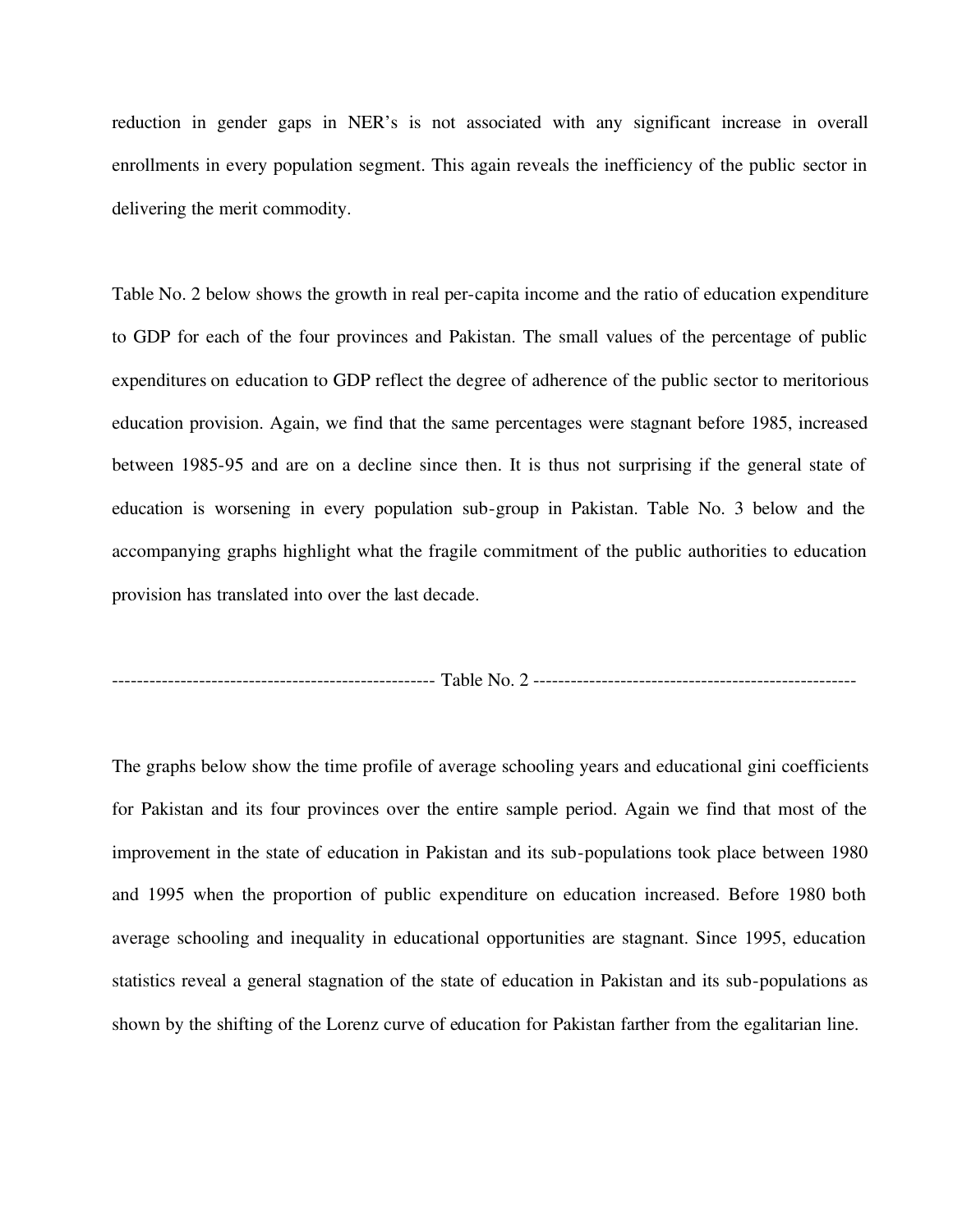----------------------------------------------- Figures 3, 4 and 5 -------------------------------------------------

Table No. 3 provides estimates of educational gini coefficient, average years of schooling and the standard deviation of schooling for selected years for Pakistan and its four provinces across gender domains. The average years of schooling estimate the mean of the distribution of schooling at any point in time. The gini coefficient and the standard deviation of schooling measure the dispersion of education attainment across populations. The tables provide quantitative estimates of the trends in educational attainment and its distribution and highlight the differences in schooling attributes of the four provinces across gender domains.

-------------------------------------------------Table No. 3 -------------------------------------------------------

#### *Education, Its Distribution and Economic Growth*

In the previous section, we presented the results of our computations regarding the level and spread of education. This section presents results on the quantitative importance of the various aspects of education for economic growth.

Table No. 4 below presents panel estimates of equation **E.6**. The Hausman test for fixed vs. random effects indicates a better fit of the fixed effects model. All coefficients are robust and significant and bear the expected signs. The negative coefficient of lagged average schooling years indicates that the returns to education are declining in Pakistan across all sub-populations, while the positive sign on the square of lagged average schooling shows that higher average schooling endogenously increases the returns to education. The estimates show a very large and significant negative impact of education inequality on economic growth. Similarly, our estimates also highlight the importance of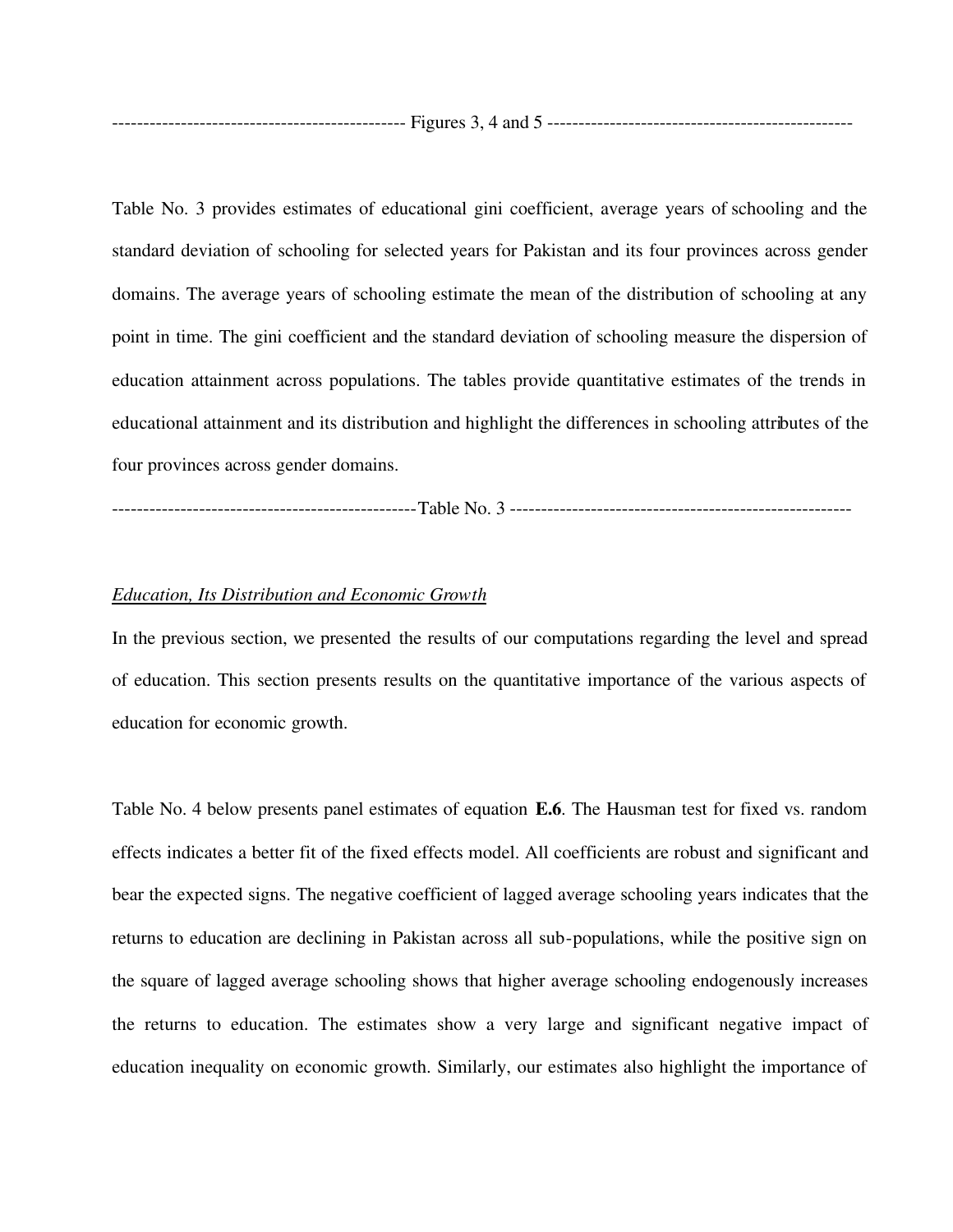public sector education spending in increasing the rate of economic growth. The LM statistic indicates that a mall amount of heterogeneity is still left in the residuals and the corresponding Ftests indicate that a more general model with cross section specific coefficients be estimated. However, as the results of the two were not very much different, the latter are not reported.

------------------------------------------------- Figure No. 6 ------------------------------------------------------

It is important to see what our estimates mean in practical terms. A commonly held belief by the general public as well as the authorities in Pakistan is that people do not prefer to educate their children and instead seek some earning-activity for them. The graph on the right offers an explanation for this. We find that the elasticity of income to education has remained negative for all cross sections of the population for much of the sample period. The exception to this is only Punjab for which the elasticity became positive after 1990. The above tables show that Punjab is the district with highest average education attainment, least gender disparity and least inequality in educational opportunities. The conclusion is plain; if government authorities increase the ratio of education spending, aim specifically at increasing average school attainment, and reducing educational inequalities, then education can be made a more attractive option for future earners and the rate of economic growth can be increased through increased productivity of these future earners.

Secondly, educational inequality turns out to be a very important factor that limits the rate of economic growth. As a matter of fact, public sector education programs in Pakistan (and in many countries of the world) have never been evaluated in terms of their distributional impact. Our estimates suggest that public authorities should monitor the distributional impact of their education programs and make efforts to reduce educational disparities as much as possible. As education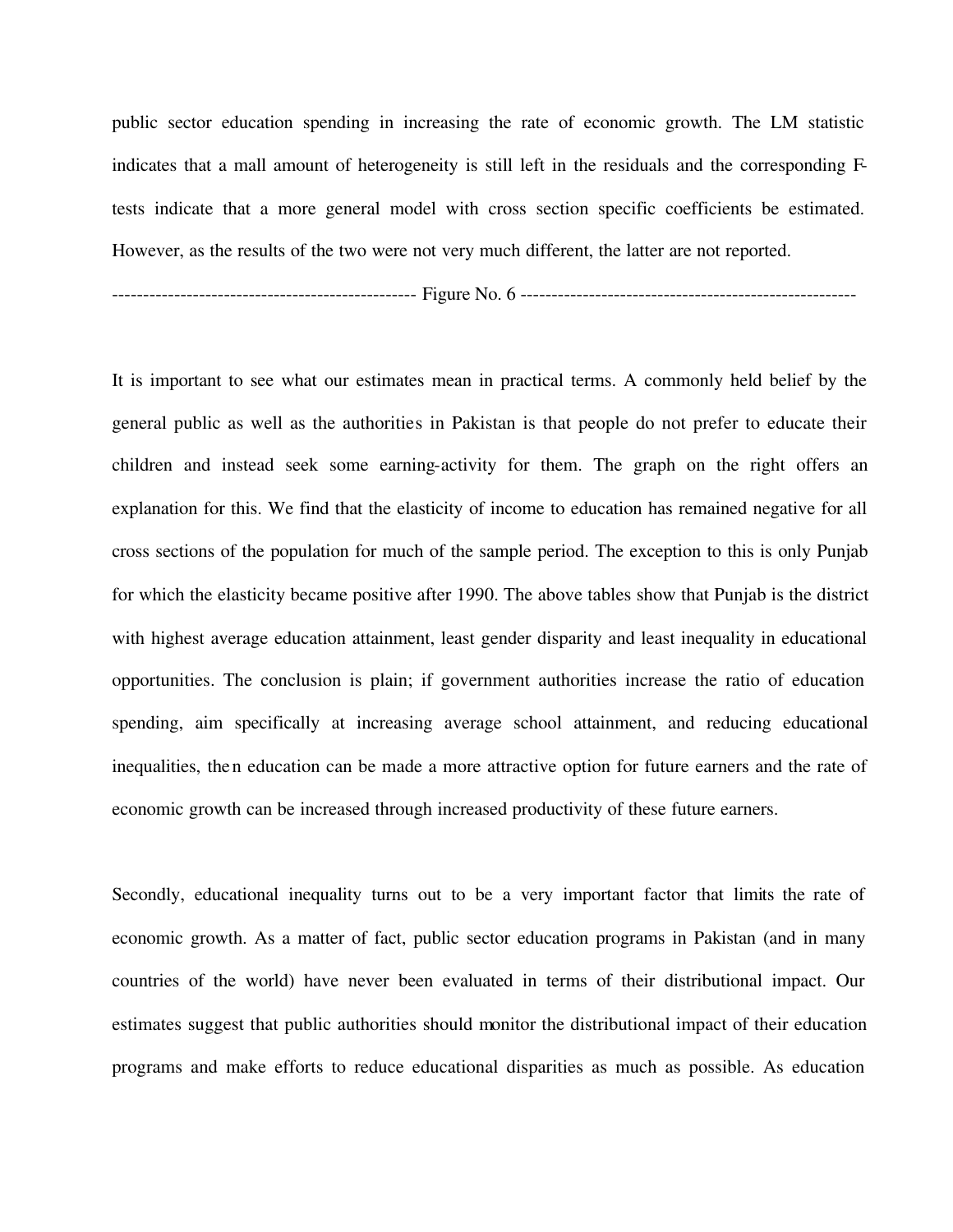inequality turns out to have the strongest impact on the rate of growth, this is the most efficient way to achieve a higher growth prospects for all future generations.

Table No. 5 and Table No. 6 provide explanations for why education inequality is high and what can be done by public authorities to reduce educational inequalities. Our estimates indicate a better fit of the random effects model for both overall and gender disaggregated panel regressions. Results show that average schooling has a very strong negative impact over reducing educational inequalities. Secondly, and more importantly, we find that education expenditures on current and development accounts affect educational inequality asymmetrically. Thus, an increase in education expenditures on current account simply increases educational inequality while an increase in education expenditures on development account decreases educational inequality. The current expenditures on education consist of the salaries of the teachers, rents of buildings and other fringe benefits for the teaching staff. Over the last twenty years, there have been numerous instances where '*ghost schools*' have been created and '*ghost teachers*' have been appointed<sup>6</sup>. These simply do not translate into education for the masses and therefore become patches of inefficiency in the whole structure of public education provision. The positive sign on the coefficient of current education expenditures simply indicates the generality of this occurrence and hence bears testimony to the inefficiency of education expenditures on current account of the public sector over the last twenty years across all population domains. In contrast to this, whenever a new school is established or new faculty appointed, there is a net increase in enrollments that contributes to the improvement in education indicators.

 6 Ghost School and Ghost Teacher are commonly referred terms in Pakistan. They refer to situations where a school has been established and a teacher has been appointed in official documents but the same are not functioning due to some or the other reason.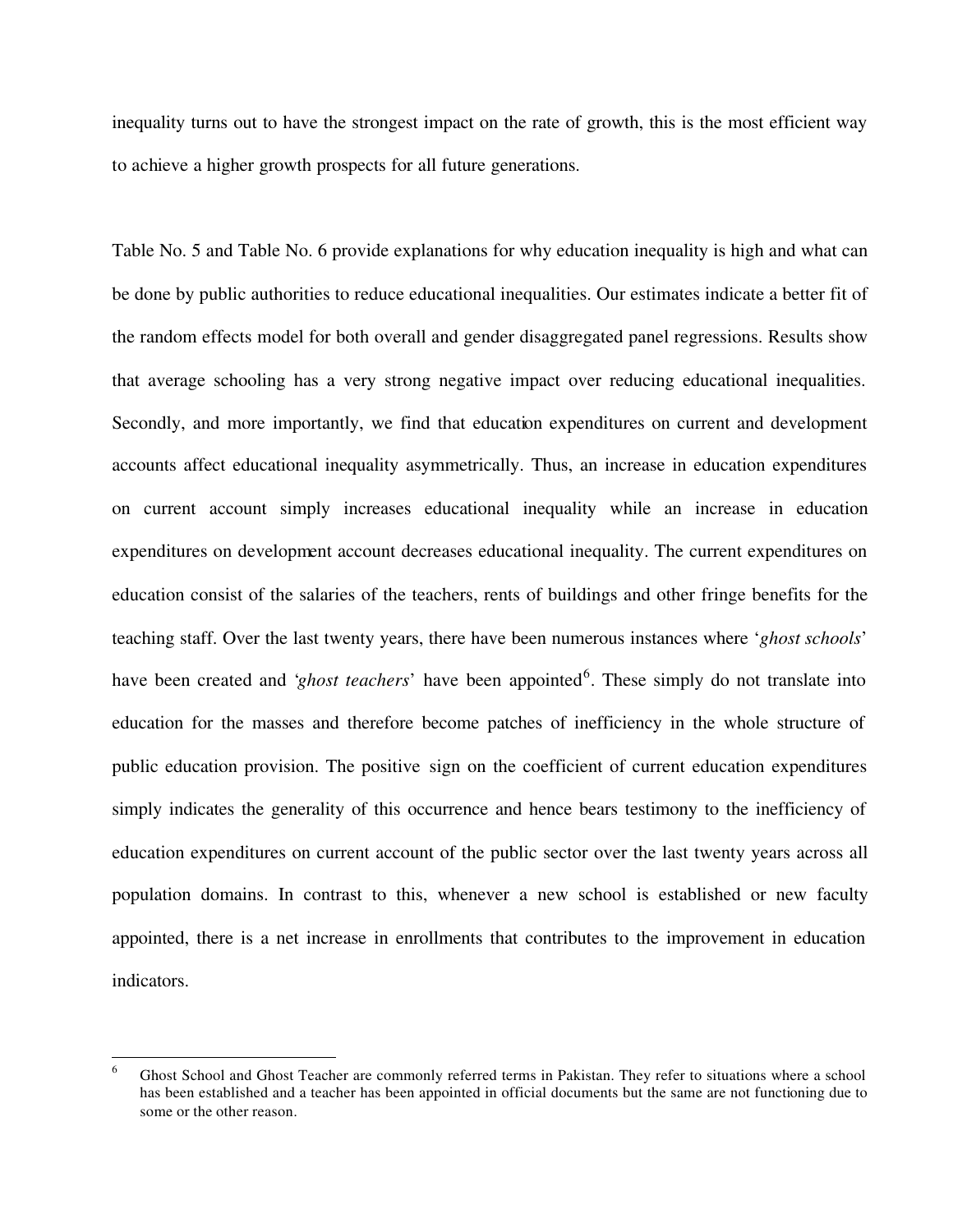The gender disaggregated results also confirm to the above. In addition, they show that public education programs are more effective towards female education rather than male education. Thus current education expenditures contribute more to increase inequality among the females as compared to males and education expenditures on development account contribute more to reduce inequality among the females as compared with the males. Perhaps, this indicates the intensity of the efforts of the public sector towards eradicating gender disparities in education.

One more feature of our estimates is that the coefficients of education expenditures on current and development accounts are almost equal in magnitude but bear opposite signs. This means that the impact of a one dollar increase in development expenditure is completely offset by a one dollar increase in current expenditures. It is therefore not surprising if Pakistan has not been able to benefit out of its education provision programs. Furthermore, the estimates show that if the current trends are allowed to continue, then all public sector education programs would result in zero overall benefits regarding reduction in educational inequalities and enhancing economic growth.

#### *The Education Kuznets Curve*

Table No. 7 provides estimates of the Education Kuznets Curve both by province and by years. The Education-Kuznets curve relationship indicates that as the average years of schooling increase the standard deviation of education first increases and only then registers a decline. Estimates show that there are significant differences among different provinces regarding the standard deviation of schooling. These differences, however, are best captured in the fixed effects model. For each of the provinces, we find a significant positive non-linear relationship between average years of schooling and the standard deviation of schooling (SDS).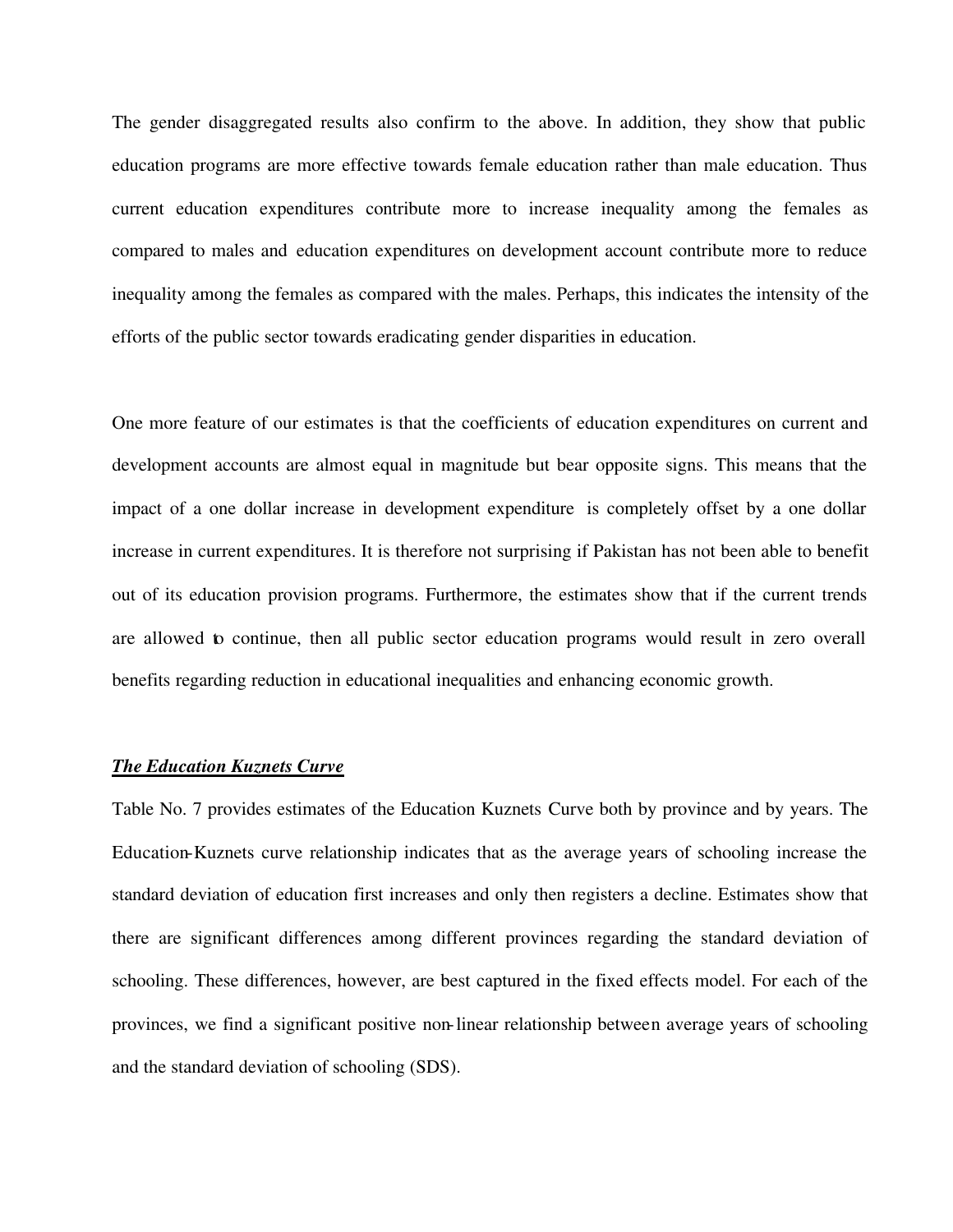The estimated fixed effect relationship indicates that the standard deviation of schooling would start declining (in the short run) after every population domain of Pakistan has attained approximately 4.3 years of schooling<sup>7</sup>. The standard deviation of schooling simply measures the dispersion of school attainment levels attained by different proportions of a population. Its value can increase if more children get enrolled in primary as well as secondary classes. If this could somehow be attained, may be through re-enrolment of the dropouts, then not only the standard deviation but also the average school attainment of the population would start increasing. However, once all dropouts get reenrolled and there does not remain any further possibility of a *simultaneous* increase in enrolments at all levels, the standard deviation of schooling would start declining. Our estimates show that this would be the case when, on average, Pakistan has attained something close to global primary education.

The table also provides estimates of the time-specific Education Kuznets Curves. These can be seen to follow the random effects model, probably due to the large number of fixed effect coefficients. Again, we find that the optimal inter-temporal level of education attainment after which the dispersion in educational attainments would start declining, is about 4 years of schooling.

A comparative look at the Gini Coefficients of Education, No Enrolment Ratios, Average Years of Schooling and the Standard Deviation of Schooling along with our estimated regressions yields some interesting insights regarding education policy. When a large proportion of the population is out of schools, average schooling would be low while educational gini would be very high. At this stage, helping more people to become educated would reduce educational inequalities while it would

 $\overline{a}$ 

<sup>7</sup> This is simply the maximum value the estimate function would take.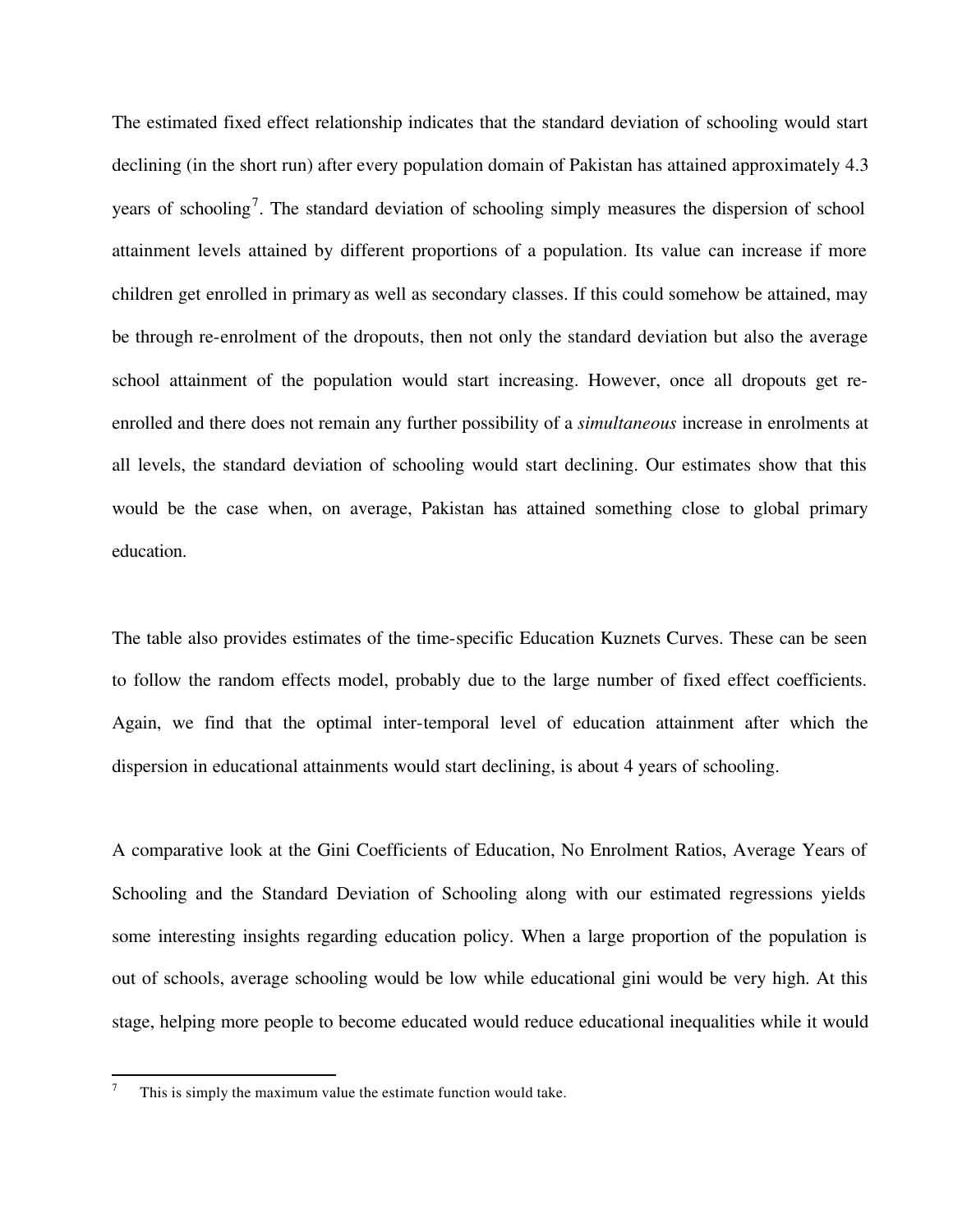simultaneously increase the spread of education. This would happen because a bulk of the population will have very low education attainment while some proportion would have attained higher education simultaneously. What is needed at this stage is an increase in education expenditures on development account, so that although the scale dependent standard deviation is increasing, inequality in educational opportunities in relative terms continues to decline<sup>8</sup>. At a later stage, when average schooling has attained a certain optimum level, roughly 4 years of schooling in case of Pakistan, the spread of education would start declining with increase in average schooling of the population. The same would then translate into a higher growth path for all future generations. The optimum level of schooling for the entire population at one point in time can then be interpreted as some baseline educational attainment level that should be targeted by the authorities.

#### IV. CONCLUSION ANDPOLICYIMPLICATIONS

 $\overline{a}$ 

Recognizing the key role of education for social and economic prosperity and identifying the adverse situation of education in Pakistan, we set ourselves two tasks in this paper. First, we contend that the conventional approach of measuring the success of public sector education programs in terms of increased enrolments, more schools, more teachers and growing literacy rates is at best insufficient to depict the true picture of human development. We use population and enrollment data to measure the efficiency of public sector education programs in terms of no enrollment ratios, average schooling years, standard deviation of schooling and educational gini coefficient. Secondly, we estimate a number of regressions to explain the evolution of educational inequality and its relationship with economic growth, with a view to ascertain implications for Pakistan's education policy.

<sup>8</sup> As development expenditures increase, they force the authorities to increase current expenditures in future. The inefficiency of current expenditures can then only be circumvented through a monitoring and control system that limits the abuse of resources devoted to meritorious education provision.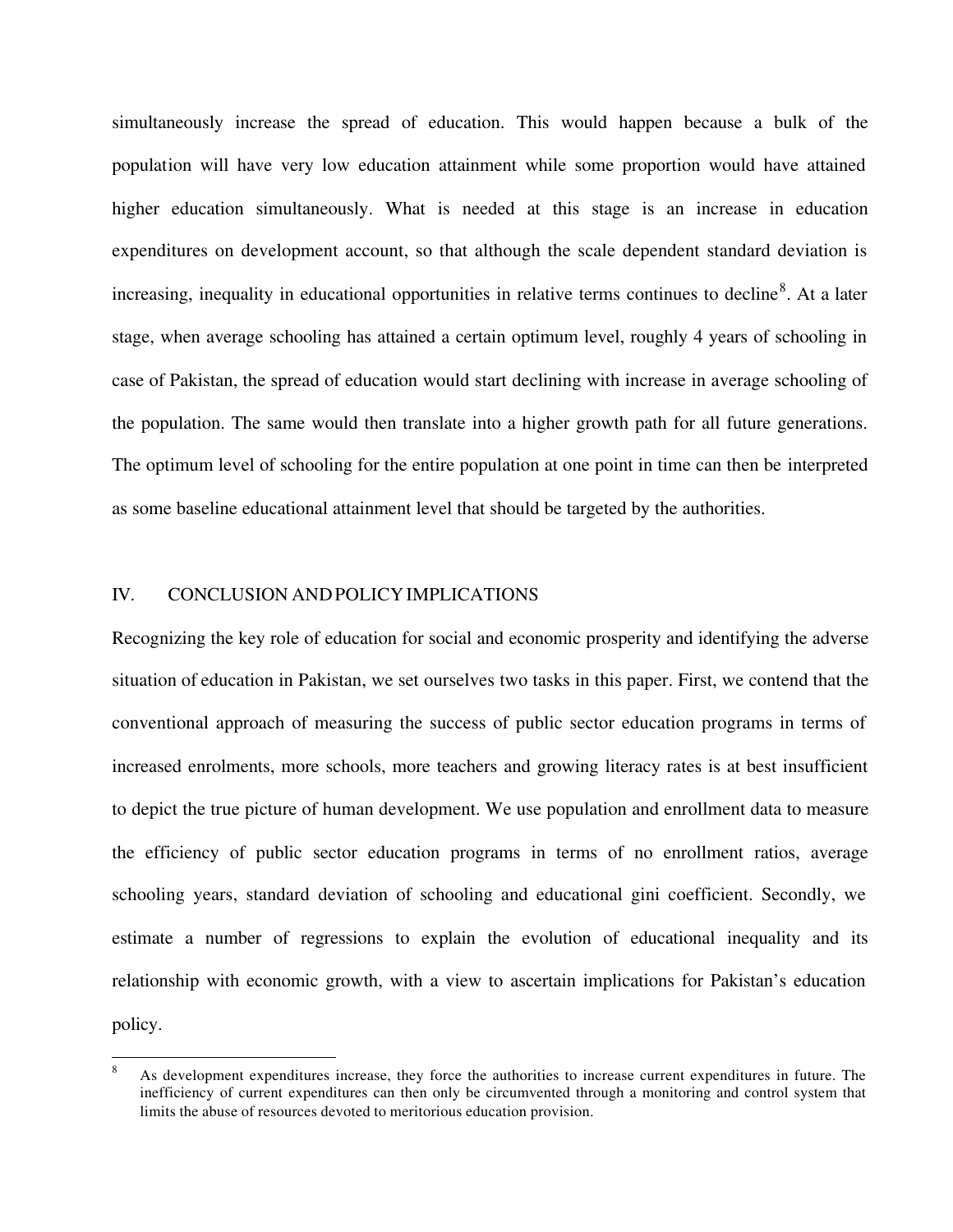Empirical estimates of all education statistics have been obtained for the period 1973-1998 for Pakistan and its four provinces across gender domains. The statistics reveal that the general state of education and human development in Pakistan was stagnant before 1985 with high educational disparities and low average school attainment. Then with the onset of the interest of the public sector in providing education to the general masses, education indicator statistics started improving; average educational attainment increased, educational inequality declined, gender gaps in no enrollment declined and the standard deviation in schooling increased. However, as public sector education programs lost their efficiency and the public sector itself lost interest in providing meritorious education, the general state of education deteriorated after 1995. Within the limits imposed by data availability, we cannot deduce whether this worsening of the state of education is real or reflects merely a shift towards public schooling.

The paper presents quantitative estimates of the importance of education statistics on economic growth and corroborates the education-growth hypotheses through panel estimation of a modified Macro-Mincerian equation. The fixed effect estimates of the growth regression indicate that educational inequality is the strongest factor that limits economic growth in the case of Pakistan. The regression also explains why educating children is not a general priority among Pakistani parents on the basis of a significant negative elasticity of income to schooling for all populations segments across all time periods (with the exception of Punjab after 1990). Finally, our estimates show that the commitment of the public sector to education provision also exerts a positive influence on the rate of economic growth.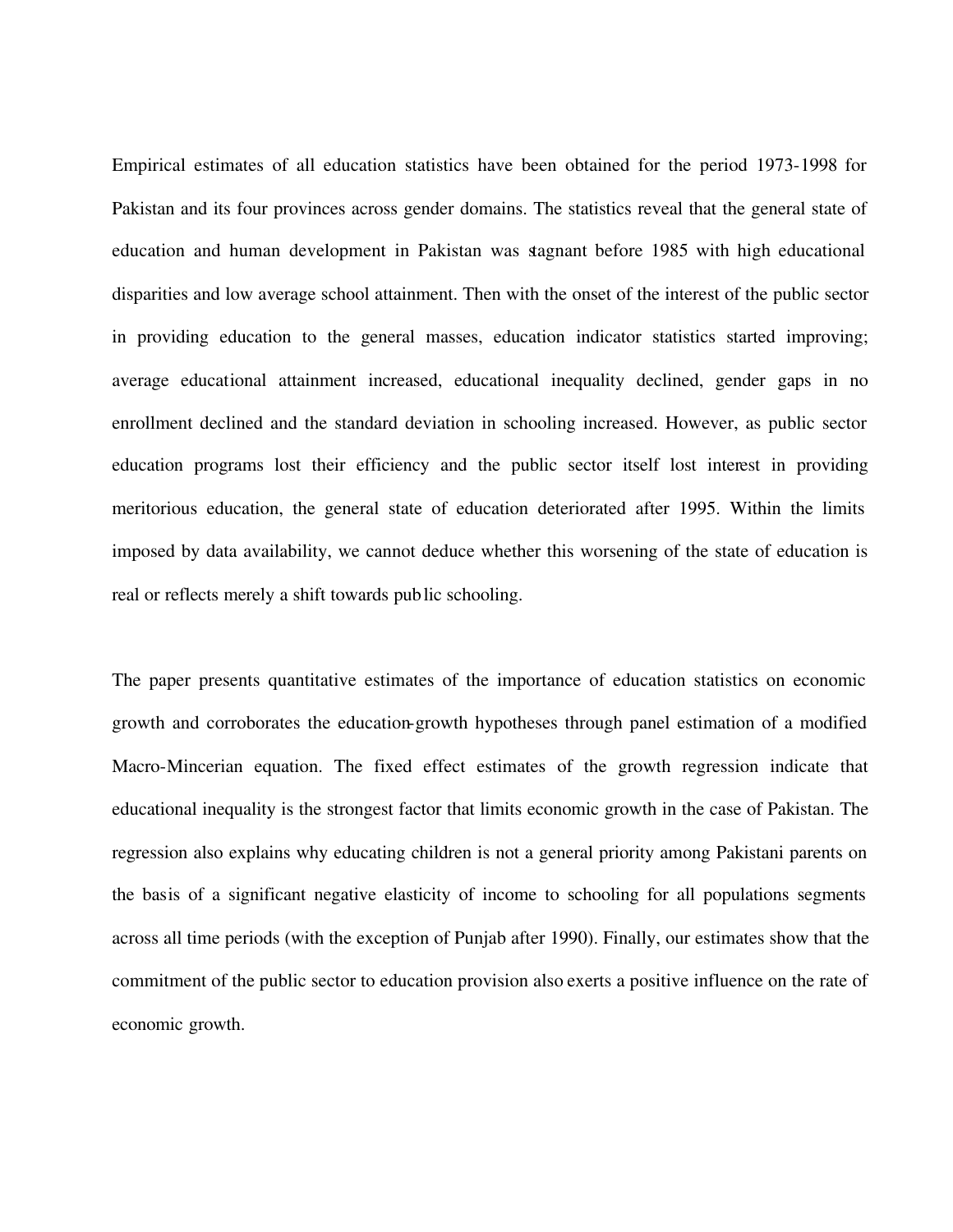We also show that the high levels of educational inequality in Pakistan are primarily due to low average schooling, inefficient current education expenditures on education and low level of development expenditures on education. In this connection, we find that the public sector education expenditures are more effective in reducing education inequality for the females rather than for the males. Nevertheless, the equal magnitudes and opposite signs of the current and development expenditures for education in the regression equation nullify the overall impact of public sector education spending on educational inequalities.

The paper also confirms the existence of the Kuznets Curve relation both across provinces and over time. The relationship implies that the standard deviation of education would keep increasing until average educational attainment level reaches 4.3 years of schooling. Once global primary education has been attained, the possibility of a simultaneous increase in enrollments at all levels would cease and the standard deviation of education would start declining.

Finally, we argue that the most efficient education policy for Pakistan would be to aim for attainment of primary education for all. In this connection, it is important that the public sector eliminates inefficiencies that underlie its current education expenditures and simultaneously increase development expenditures on education provision. This on the one hand, will reduce the number of children that do not have the opportunity to receive any schooling, while on the other would also help in reducing educational inequality. Once educational inequalities are reduced, average schooling has increased and the public sector's commitment to educating the general masses is firmly established, the returns to education would increase to become positive for every sub-group of the population and would thereby translate into a higher growth prospects for the future generations.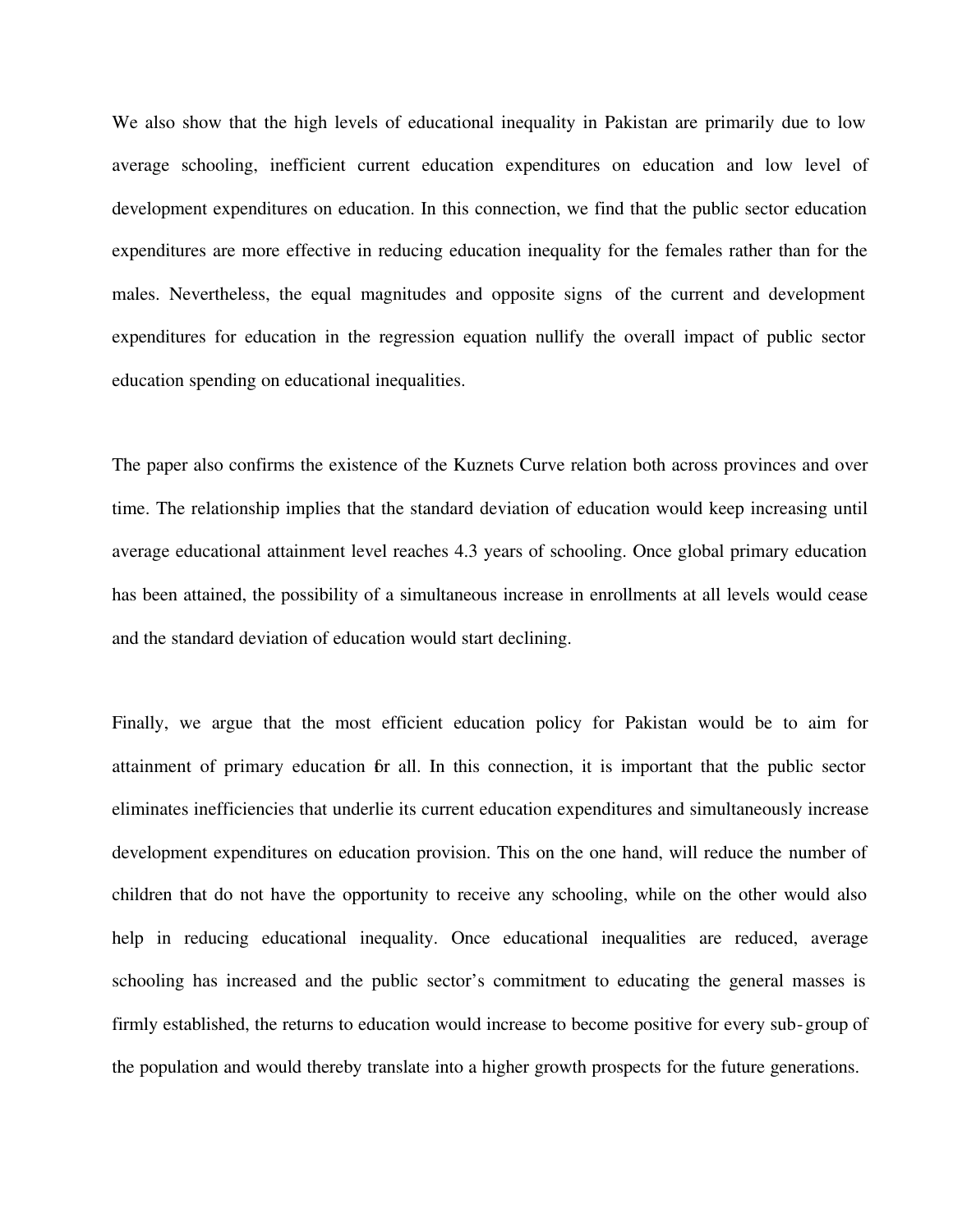It is important to note that although the National Education Policy 1998-2010 [Government of Pakistan, 1998] identifies the importance of primary education and stresses on '*attainment of a respectable level of literacy*' and '*eliminating gender disparities at all levels*' it does not spell out any means by which this may be made possible. Fundamentally, the National Education Policy does not address the problem of inefficiency of public sector education programs associated with the existence of '*ghost schools*', '*ghost students*' and '*ghost teachers*'. It talks about the doubling of education expenditures in relation to GDP but mainly through an increase in current expenditures (for e.g. teacher training, salary increases, new appointments of teachers, etc.).

In stark contrast to what we have argued above, the National Education Policy focuses on diversifying secondary education, making intermediate level education more *info-tech* oriented, making higher education purposeful and job-oriented, improving the quality of inputs into the education process (especially higher education) and installing a management layer in the education delivery system. Over the past few years, i.e. from 1999 onwards, the government has translated its commitment into a '*Higher Education Commission*' (the largest resource center in education sector) whereby a small proportion of the population is being served and the masses are again deprived of their fundamental right to education. The underlying belief of the public sector, therefore, is in sharp contrast with the corroboration that the returns to education are endogenously determined through increases in average school attainment. Our analysis recommends that the public sector should focus on the provision of primary educational facilities for the masses rather than tertiary and higher education for a limited segment of the population. In the longer run, this would enable all to reap direct and indirect benefits from education.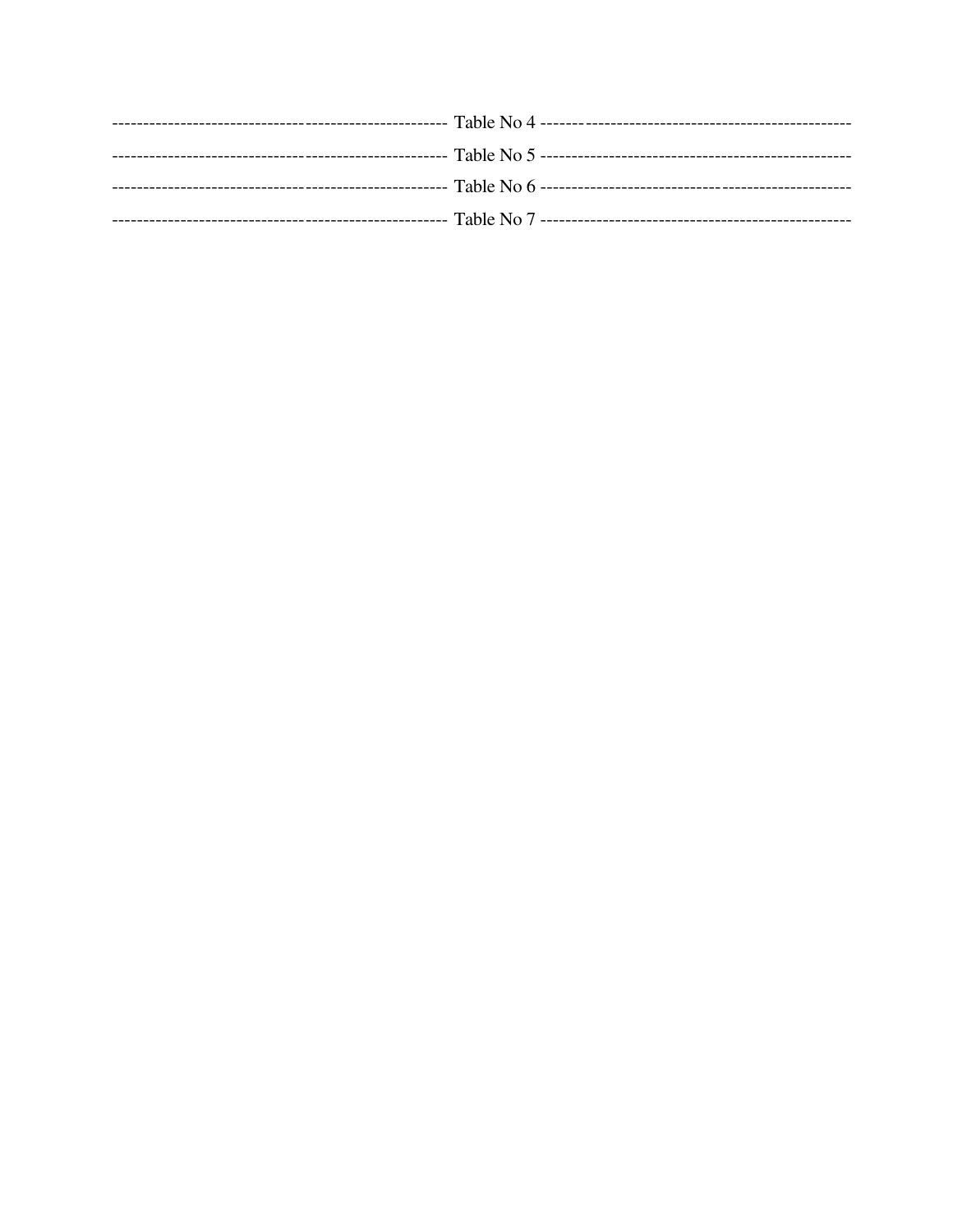## **REFERENCES**

Aghion, P. and P. Howitt, 1998, "Endogenous Growth Theory", MIT Press, Cambridge Massachusetts.

Atkinson, A. B. and J. Stiglitz, 2001, "Handbook of Income Distribution", Handbooks in Economics Series, Elsevier Publications, Amsterdam.

Benabou, R., 1996a, "Inequality and Growth", in B. S. Bernanke and J. Rotemberg, eds., NBER Macroeconomics Annual, MIT Press.

Barro, R. J., 1991, "Economic Growth in a Cross Section of Countries", Quarterly Journal of Economics, (May 91): pp 407-443.

Barro, R. J. and J. W. Lee, 1993, "International Comparisons of Educational Attainment" Journal of Monetary Economics, 32, No.3 (December 93): pp 363-394.

Barro, R. J. and J. W. Lee, 1997, "International Measures of Schooling Years and Schooling Quality." American Economic Review; Papers and Proceedings, 86(2): pp 218-223.

Barro, R. J. and X. Sala-i-Martin, 1995, "Economic Growth", McGraw Hill, New York.

Behrman, J. and N. Birdsall, 1983, "The Quality of Schooling. Quantity Alone Is Misleading." American Economic Review; 73(5):928-946.

Bengali, K., 1995, "Regional Accounts of Pakistan 1973-1992", Ph.D. Dissertation, Department of Economics, University of Karachi, Karachi.

Bengali, K., 2002, "Regional Accounts of Pakistan 1973-2000", Working Paper, Social Policy Development Center, Karachi.

Cowell, F. A., 1998, "Measurement of Inequality", in A. B. Atkinson and J. Stiglitz, eds., Handbook of Income Distribution, Amsterdam.

Federal Bureau of Statistics, 1998, "Fifty Years of Pakistan Statistics: Volume *I*--Volume *IV*", Federal Bureau of Statistics, Islamabad.

Glomm, G. and B. Ravikumar, 1992, "Public vs. Private Investment in Human Capital: Endogenous Growth and Income Inequality", Journal of Political Economy, 100 (4): pp 818-834.

Government of Pakistan, 1998, "Pakistan Economic Survey", Finance Division, Economic Adviser's Wing, Islamabad.

Government of Pakistan, 2001, "Poverty Reduction Strategy Papers", Islamabad.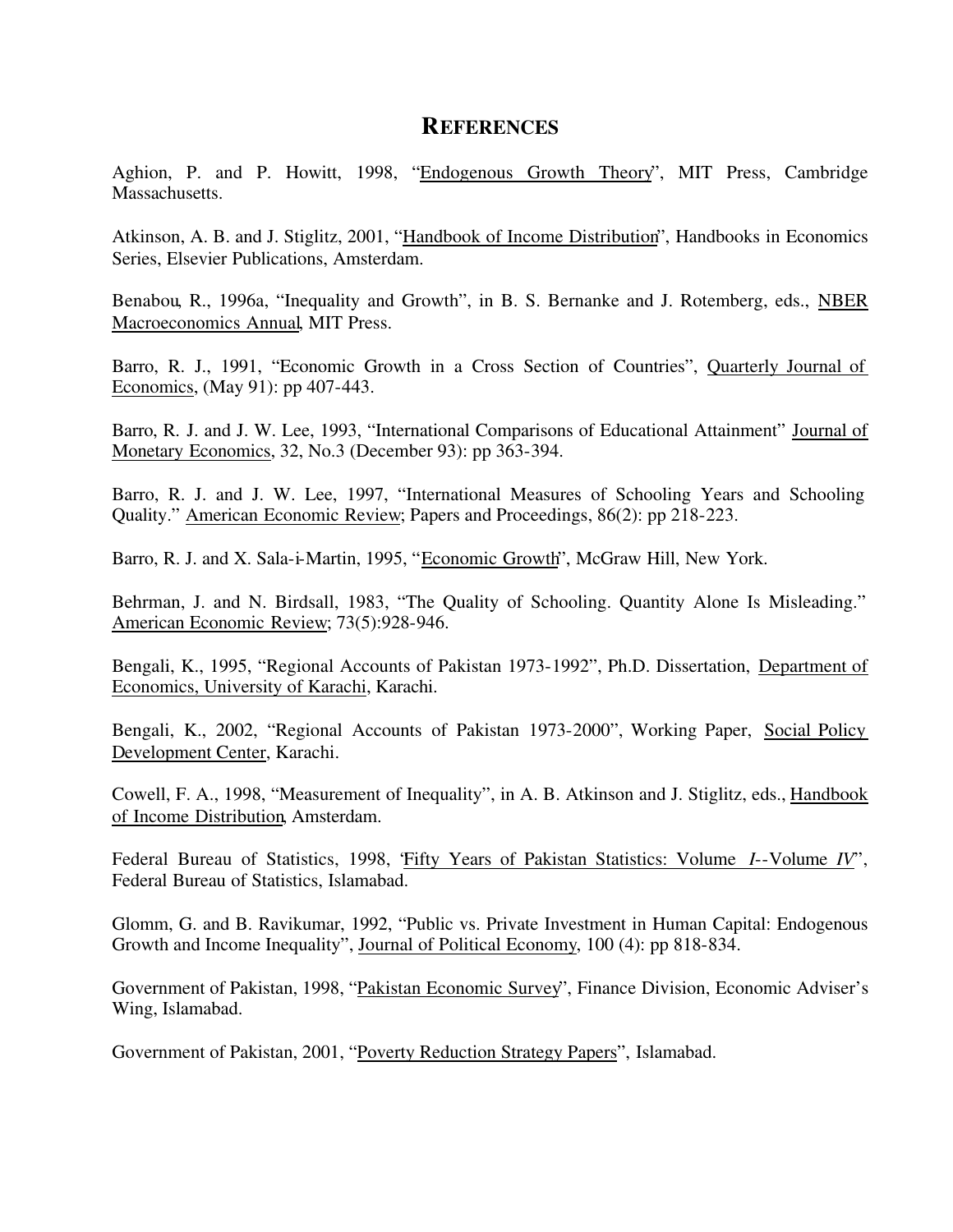Government of Pakistan, 2004, "Pakistan Economic Survey", Finance Division, Economic Adviser's Wing, Islamabad.

Hanushek, E. A. and D. Kim, 1995, "Schooling, Labor Force Quality, and Economic Growth." National Bureau Of Economic Research Paper # 5399.

Hassan, R. and M. Shahzad, 2004c, "An Econometric Appraisal of Poverty and Inequality in Pakistan", Working Paper, Department of Economics, University of Karachi, Karachi.

Kreuger, A. B. and M. Lindahl, 2001, "Education for Growth: Why and for Whom ?", Journal of Economic Literature, XXXIX (December 2001): pp 1101-1136.

Lam, D. and D. Levinson, 1991, "Declining Inequality in Schooling in Brazil and its Effects on Inequality in Earnings", Journal of Development Economics, 37(1-2): pp 199-255.

Litchfield, J., 1999, "Inequality: Methods and Tools", World Bank Staff Working Papers, World Bank, Washington, D. C., www.worldbank.org/poverty/inequal/index.htm

Lockheed, E. M. and A. M. Verspoor, 1991, "Improving Primary Education in Developing Countries", Oxford University Press, New York.

Londoño, J. L., 1990, "Kuznetsian Tale With Attention to Human Capital" Paper presented at The Third Inter-American Seminar in Economics, Rio De Janeiro, Brazil.

López, R., V. Thomas, and Y. Wang, 1998. "Addressing the Education Puzzle: The Distribution of Education and Economic Reform." Policy Research Working Paper #2031, The World Bank, Washington, D.C.

Mankiw, N. G., D. Romer and D. Weil, 1992, "A Contribution to the Empirics of Economic Growth", Quarterly Journal of Economics, (May 92): pp 407-437.

Maas, J. L. and C. Criel, 1982, "Distribution of primary school Enrolments in Eastern Africa", World Bank Staff Working Papers No. 511, The World Bank, Washington D.C.

Psacharopoulos, G. and A. Arriagada, 1986, "The Educational Attainment of the Labor Force: An International Comparison." The World Bank Report No. EDT38, (October 86), The World Bank, Washington D. C.

Ram, R., 1990, "Educational Expansion and Schooling Inequality: International Evidence and Some Implications", The Review of Economics and Statistics, 72(2): pp 266-274.

Rosthal, R. A., 1978, "Measures of Disparity: A Note" Research Report published by Killalea Associates, Inc. Available at EDRS Price, ED149482, ERIC database.

Sheret, M., 1988, "Equality Trends and Comparisons for the Education System of Papua New Guinea", Studies in Educational Evaluation, v.14 (1):pp 91-112.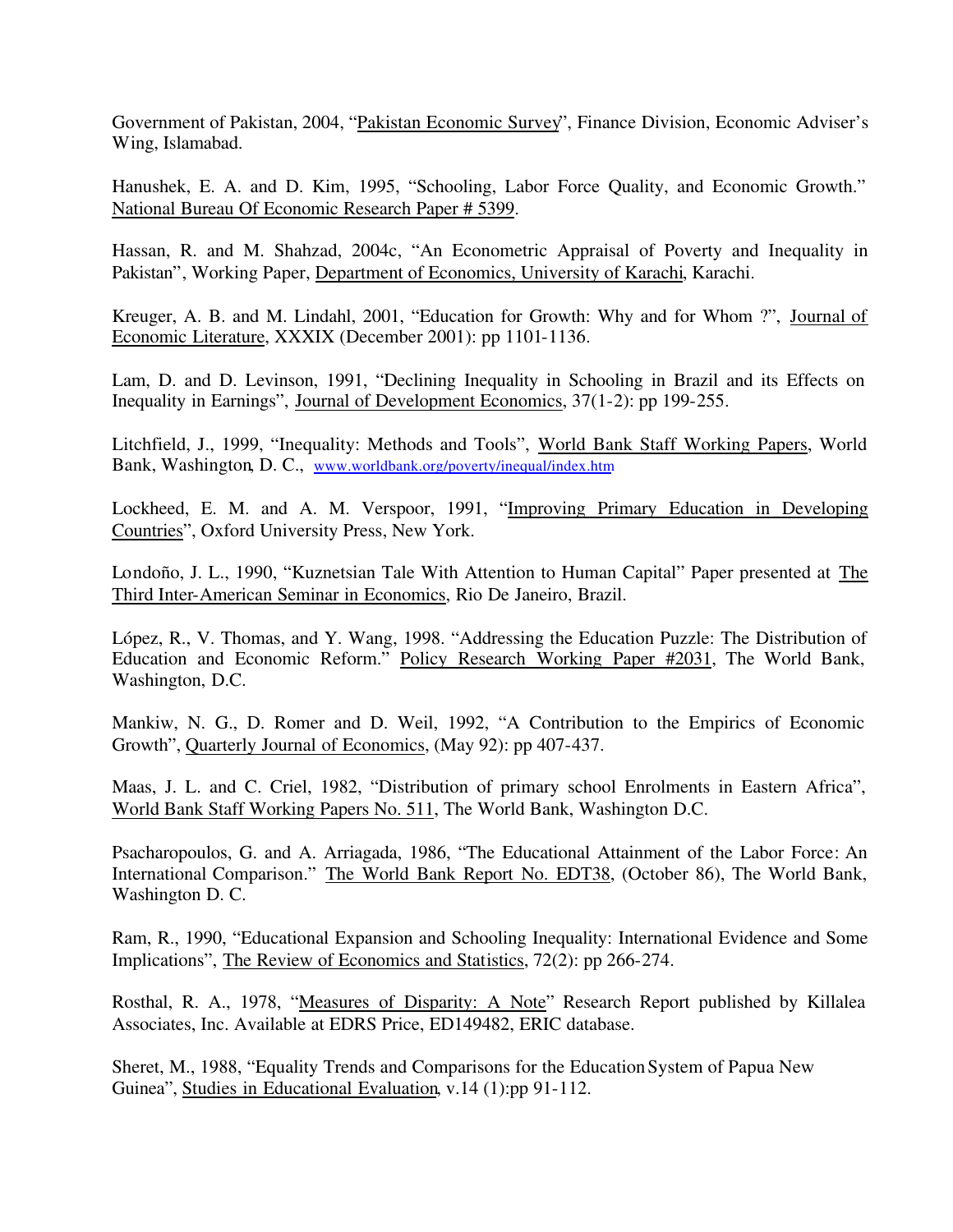Thomas, V., Y. Wang and X. Fan, 2000, "Measuring Education Inequality: Gini Coefficient of Education", World Bank Development Forum Working Paper, The World Bank, Washington D. C.

World Bank, 2003, "World Development Indicators", The World Bank, Washington D. C.

World Bank, 2004, "World Development Indicators", The World Bank, Washington D. C.

Yitzhaki, S., 1997, "More than a Dozen Alternative Ways of Spelling the Gini", Research on Economic Inequality, 8, 1998: pp 13-30.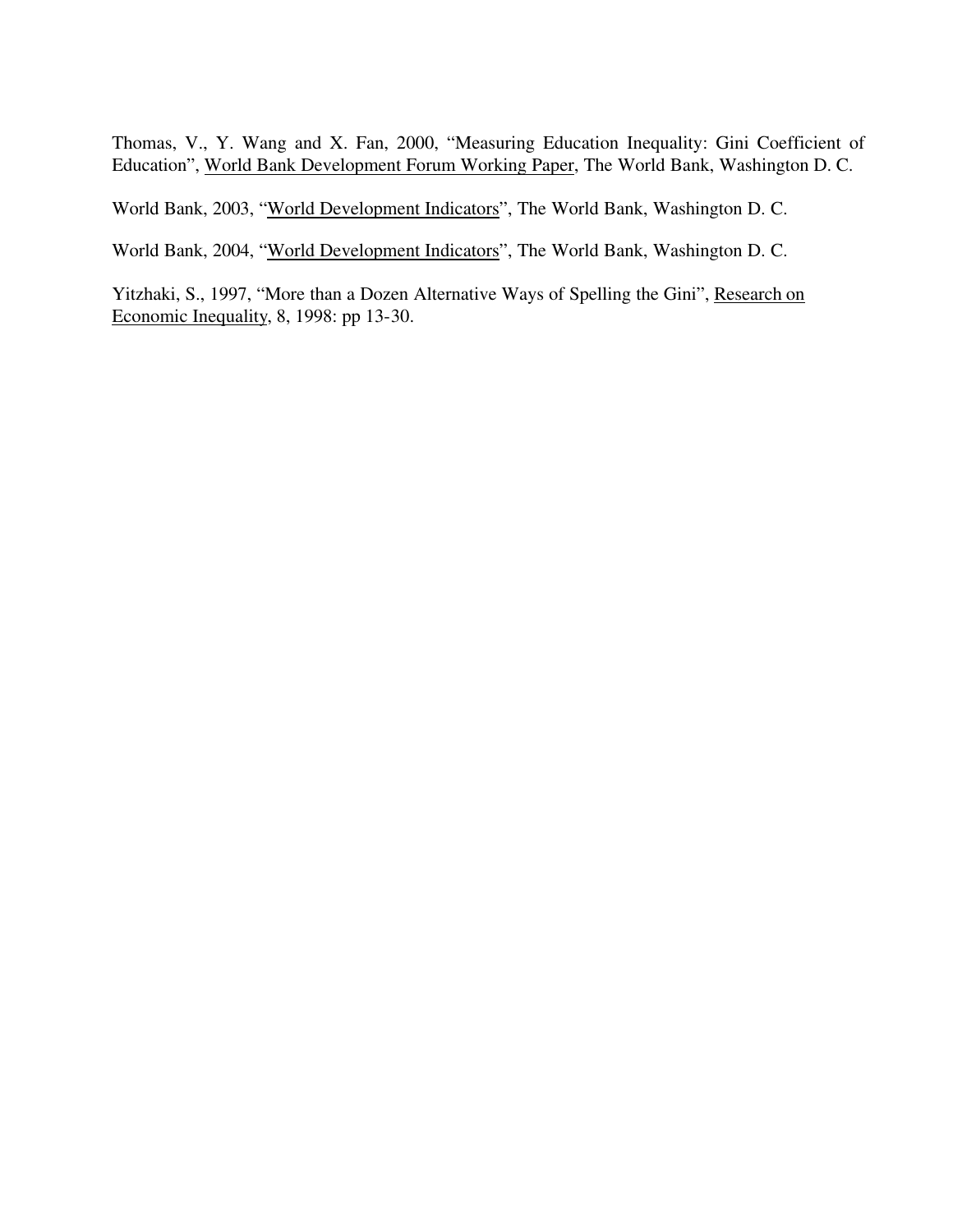

**Figure No. 1**: A Comparison of Income and Education Lorenz Curves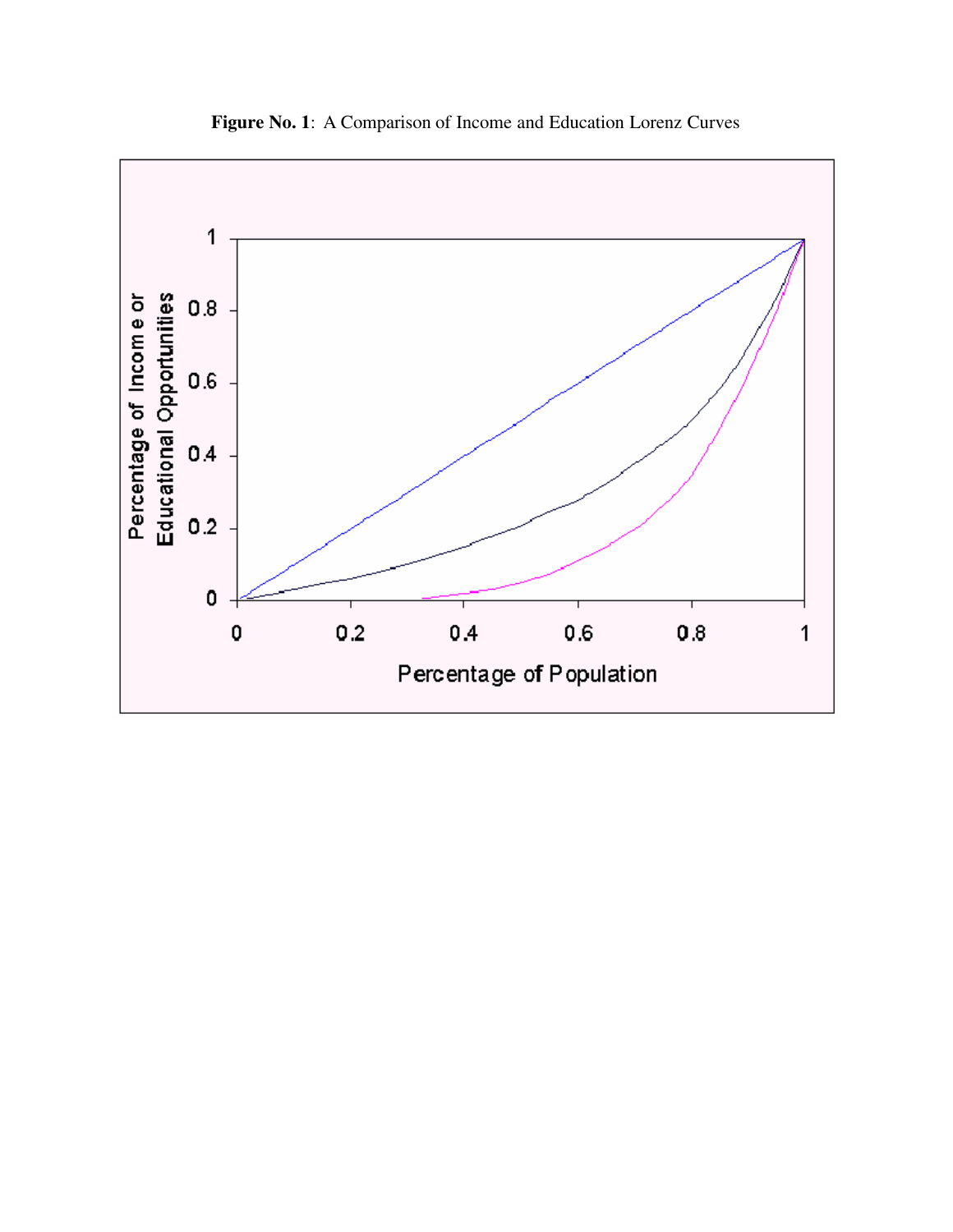

**Figure No. 2**: Time Profile Of NER's For Pakistan And Its Provinces Across Gender Domains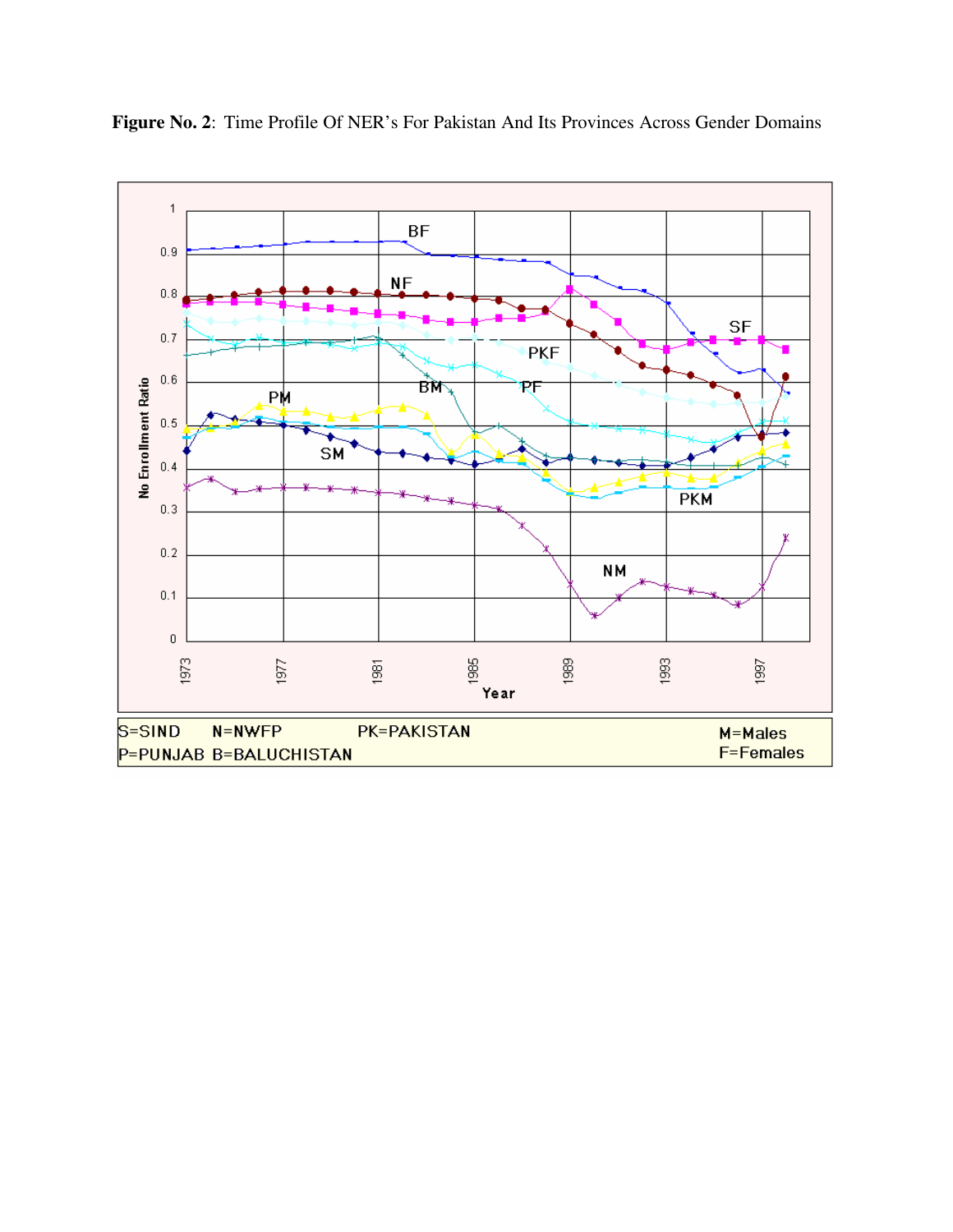

**Figure No. 3**: Time Profile of Average Schooling Years for Pakistan and its four Provinces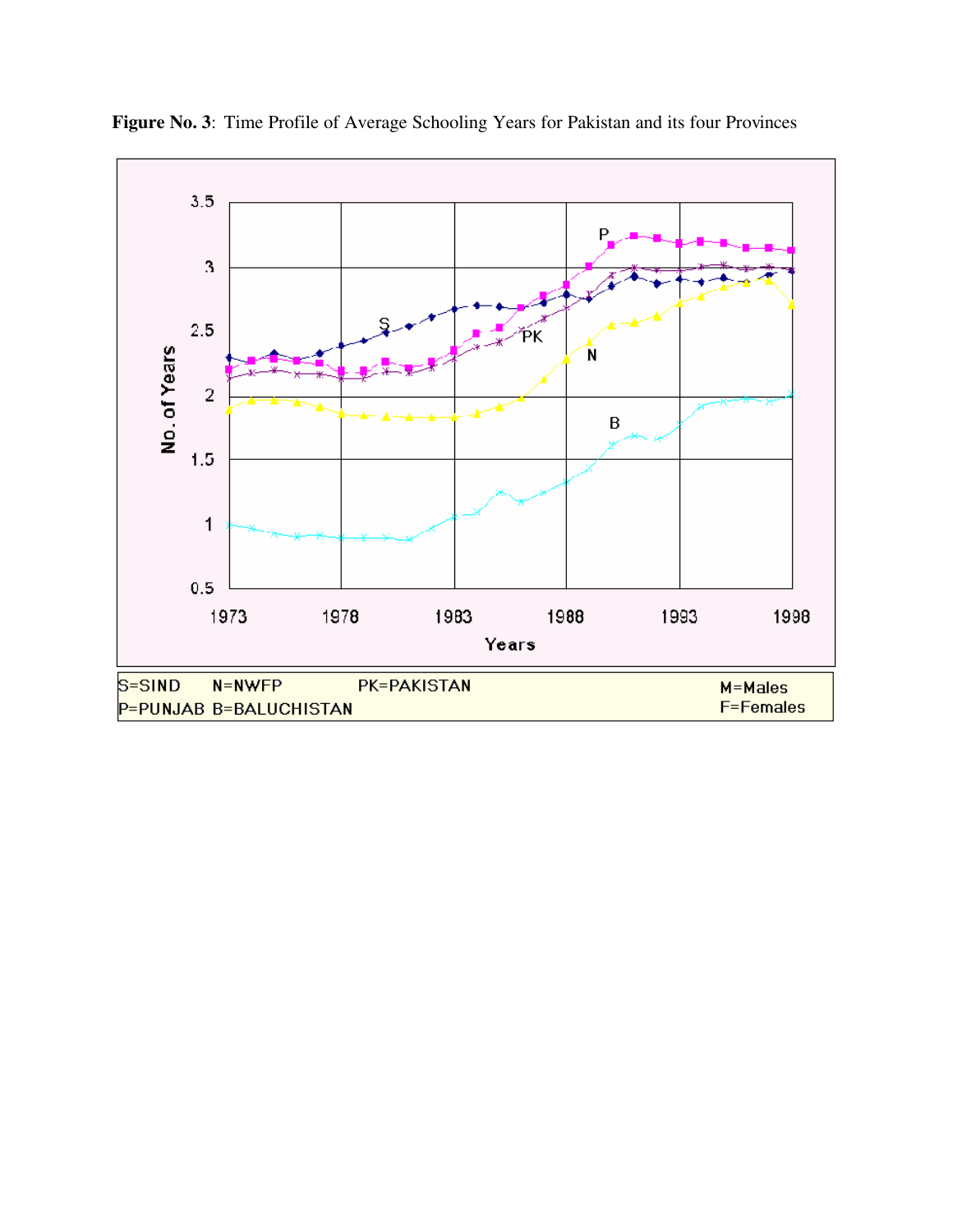

**Figure No. 4**: Time Profile of Educational Gini for Pakistan and Its Four Provinces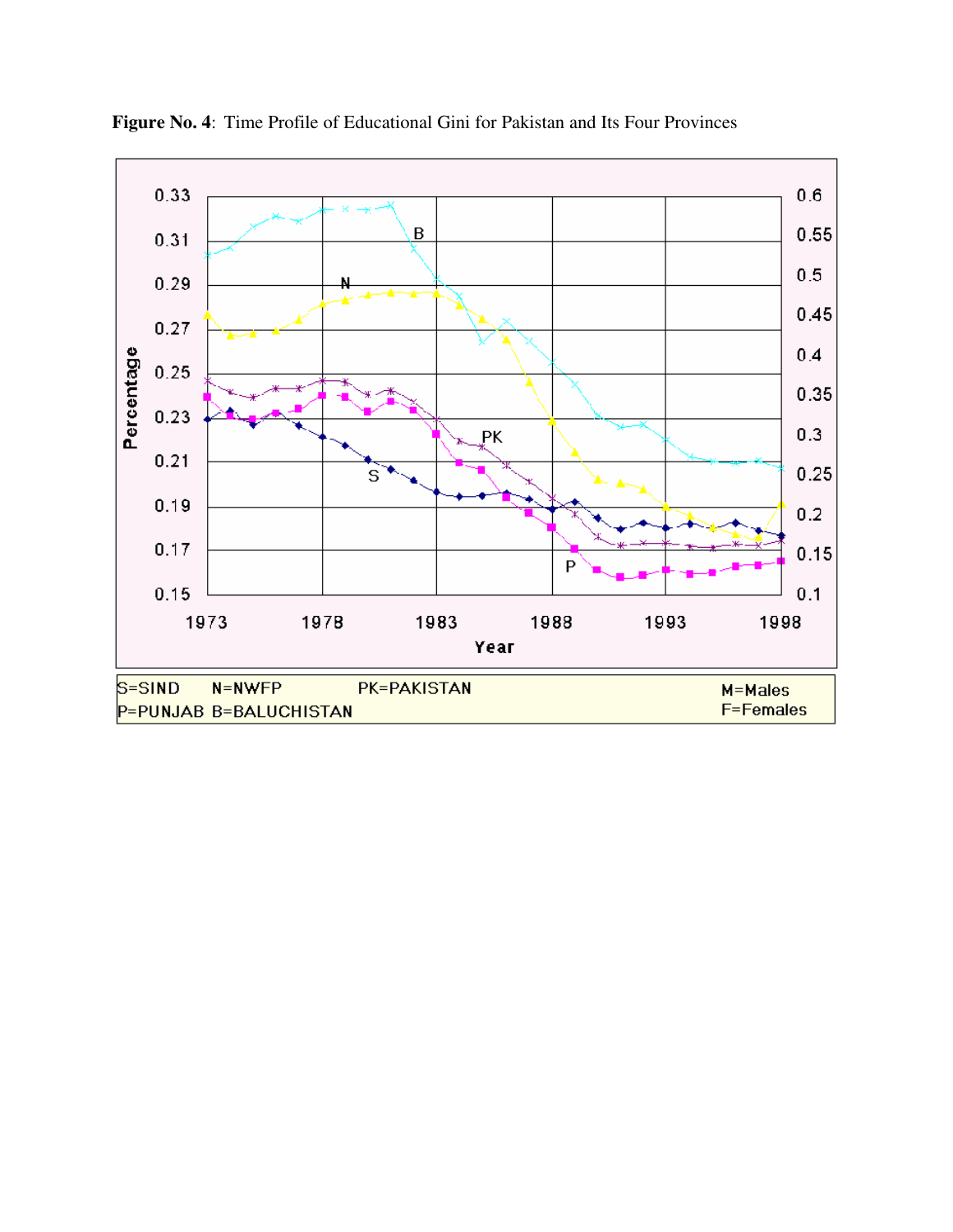

**Figure No. 5**: Lorenz Curves of Education for Pakistan----- 1980, 1995 and 1998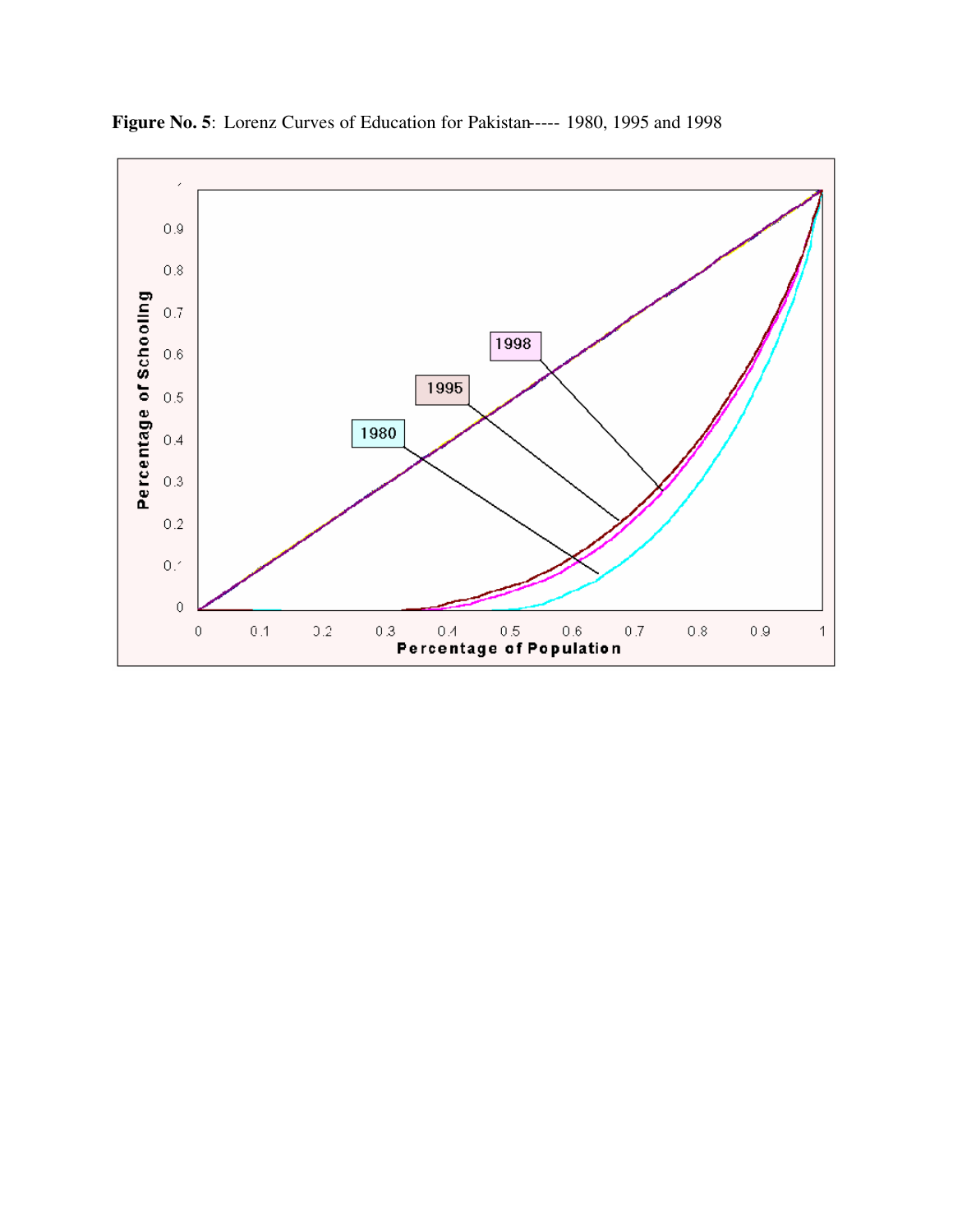

**Figure No. 6**: The Elasticity of Income to Average Schooling in Pakistan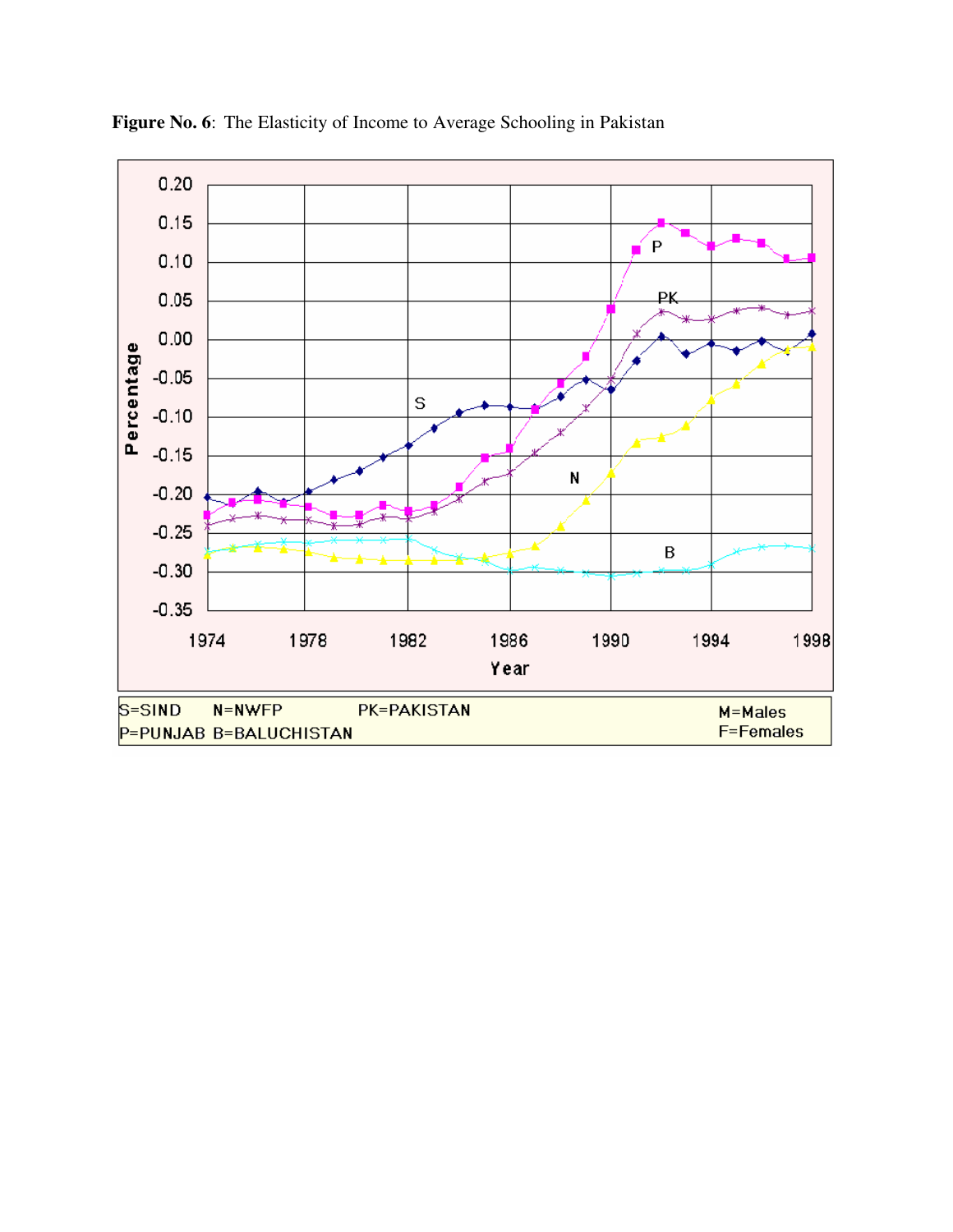## *Table No.1* **The Distribution of No. Of Children Not Enrolled in Public**

## **Schools and NER's By Gender and Province**

|                    | 1975               |            | 1980<br>1985              |            | 1990                      |            | 1995               |            | 1998               |            |                           |            |
|--------------------|--------------------|------------|---------------------------|------------|---------------------------|------------|--------------------|------------|--------------------|------------|---------------------------|------------|
|                    | No. of<br>Children | <b>NER</b> | No. of<br><b>Children</b> | <b>NER</b> | No. of<br><b>Children</b> | <b>NER</b> | No. of<br>Children | <b>NER</b> | No. of<br>Children | <b>NER</b> | No. of<br><b>Children</b> | <b>NER</b> |
| <b>Sind</b>        | 1.6548             | 0.646      | 1.8665                    | 0.609      | 2.0112                    | 0.573      | 2.3539             | 0.596      | 2.5095             | 0.568      | 2.7149                    | 0.576      |
| Males              | 0.6876             | 0.515      | 0.7199                    | 0.458      | 0.7435                    | 0.413      | 0.8603             | 0.422      | 1.0257             | 0.446      | 1.1899                    | 0.483      |
| Females            | 0.9672             | 0.788      | 1.1466                    | 0.767      | 1.2677                    | 0.741      | 1.4936             | 0.781      | 1.4838             | 0.699      | 1.5250                    | 0.677      |
| Gender Gap         |                    | 0.273      |                           | 0.309      |                           | 0.328      |                    | 0.359      |                    | 0.253      |                           | 0.194      |
| Punjab             | 3.7809             | 0.594      | 4.2774                    | 0.598      | 4.5607                    | 0.559      | 3.9371             | 0.426      | 4.3655             | 0.420      | 5.3969                    | 0.485      |
| Males              | 1.6991             | 0.508      | 1.9548                    | 0.523      | 2.0433                    | 0.481      | 1.7202             | 0.359      | 2.0482             | 0.380      | 2.6467                    | 0.460      |
| Females            | 2.0818             | 0.689      | 2.3225                    | 0.680      | 2.5174                    | 0.644      | 2.2168             | 0.499      | 2.3172             | 0.462      | 2.7502                    | 0.512      |
| Gender Gap         |                    | 0.181      |                           | 0.157      |                           | 0.163      |                    | 0.140      |                    | 0.082      |                           | 0.052      |
| <b>NWFP</b>        | 0.9003             | 0.569      | 1.0605                    | 0.572      | 1.1713                    | 0.547      | 0.9142             | 0.373      | 0.9551             | 0.343      | 1.2623                    | 0.421      |
| Males              | 0.2857             | 0.350      | 0.3381                    | 0.352      | 0.3512                    | 0.316      | 0.0757             | 0.060      | 0.1553             | 0.107      | 0.3736                    | 0.240      |
| Females            | 0.6146             | 0.804      | 0.7224                    | 0.810      | 0.8201                    | 0.795      | 0.8385             | 0.711      | 0.7998             | 0.596      | 0.8887                    | 0.615      |
| Gender Gap         |                    | 0.454      |                           | 0.458      |                           | 0.479      |                    | 0.651      |                    | 0.489      |                           | 0.375      |
| <b>Baluchistan</b> | 0.4123             | 0.794      | 0.6110                    | 0.811      | 0.5982                    | 0.682      | 0.6060             | 0.620      | 0.5701             | 0.527      | 0.5555                    | 0.485      |
| Males              | 0.1810             | 0.679      | 0.2693                    | 0.699      | 0.2211                    | 0.487      | 0.2174             | 0.421      | 0.2382             | 0.407      | 0.2579                    | 0.410      |
| Females            | 0.2312             | 0.916      | 0.3417                    | 0.928      | 0.3771                    | 0.892      | 0.3886             | 0.844      | 0.3319             | 0.669      | 0.2976                    | 0.577      |
| Gender Gap         |                    | 0.237      |                           | 0.229      |                           | 0.405      |                    | 0.423      |                    | 0.262      |                           | 0.167      |
| <b>Pakistan</b>    | 6.7483             | 0.612      | 7.8153                    | 0.609      | 8.3413                    | 0.568      | 7.8112             | 0.470      | 8.4002             | 0.450      | 9.9295                    | 0.497      |
| Males              | 2.8535             | 0.495      | 3.2821                    | 0.493      | 3.3591                    | 0.441      | 2.8736             | 0.333      | 3.4674             | 0.357      | 4.4681                    | 0.430      |
| Females            | 3.8948             | 0.740      | 4.5332                    | 0.734      | 4.9822                    | 0.704      | 4.9376             | 0.618      | 4.9328             | 0.550      | 5.4615                    | 0.570      |
| Gender Gap         |                    | 0.245      |                           | 0.241      |                           | 0.263      |                    | 0.285      |                    | 0.193      |                           | 0.140      |

\* No. of Children are in Millions. The No Enrollment Ratios (NER) are calculated as indicated above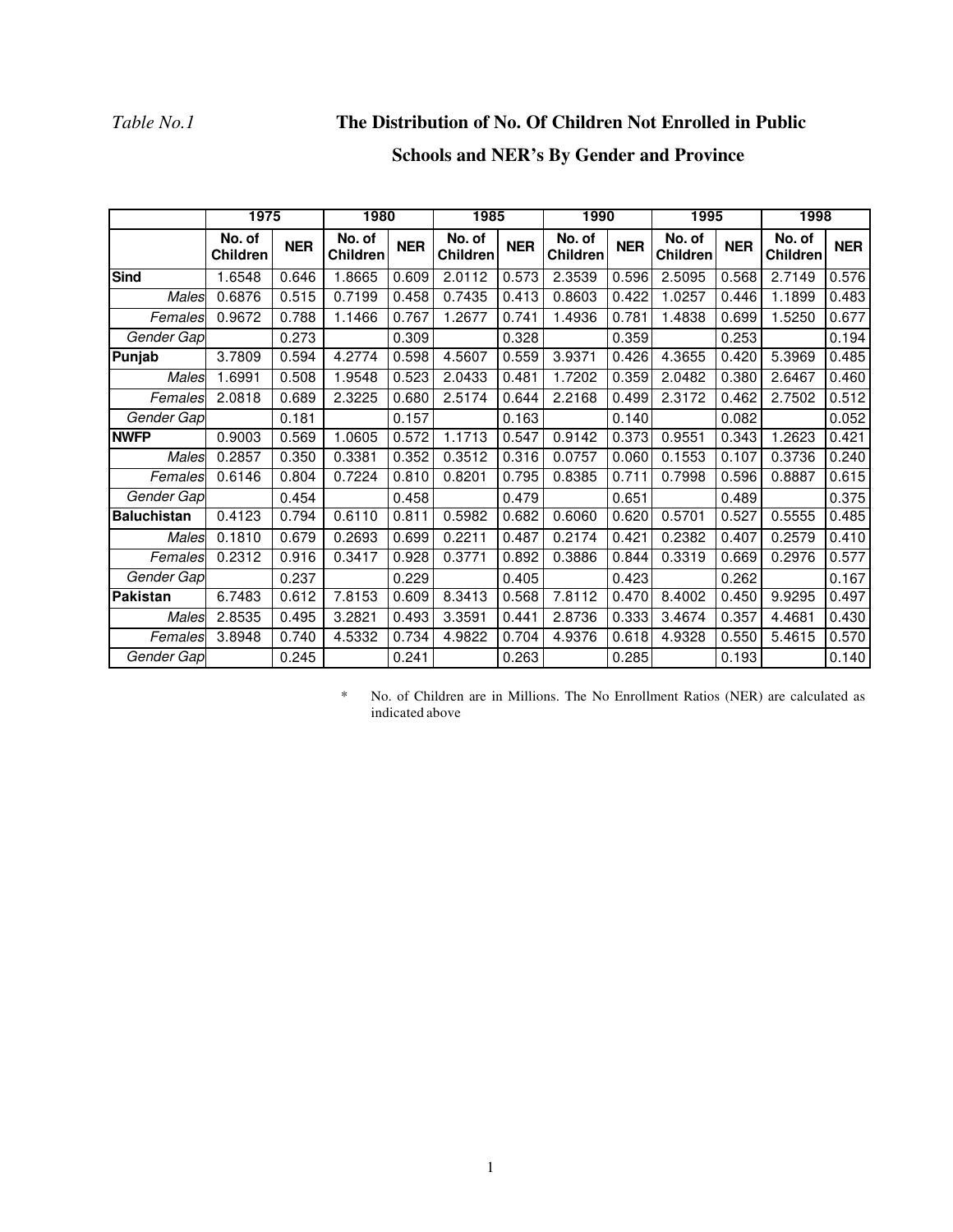## *Table No. 2* **Real Per-Capita GDP Growth and Ratio of Education Expenditures (Current and Development) to GDP By Province**

|                                                                                                                                         | Sind    | Punjab | <b>NWFP</b> | <b>Baluchistan Pakistan</b> |         |
|-----------------------------------------------------------------------------------------------------------------------------------------|---------|--------|-------------|-----------------------------|---------|
| 1975 Growth in Real Per Capita Income                                                                                                   | -2.41   | 0.48   | $-6.23$     | 0.80                        | $-0.94$ |
| Ratio of Education Spending (Current) to GDP                                                                                            | 1.03    | 1.12   | 1.08        | 1.05                        | 1.18    |
| Ratio of Education Spending (Development) to GDP                                                                                        | 0.16    | 0.31   | 0.38        | 0.03                        | 0.45    |
| 1980 Growth in Real Per Capita Income                                                                                                   | 4.64    | 1.37   | 3.41        | 1.07                        | 2.77    |
| Ratio of Education Spending (Current) to GDP                                                                                            | 0.95    | 1.12   | 1.18        | 1.32                        | 1.35    |
| Ratio of Education Spending (Development) to GDP                                                                                        | 0.13    | 0.15   | 0.54        | 0.05                        | 0.40    |
| 1985 Growth in Real Per Capita Income                                                                                                   | 4.03    | 2.90   | 5.16        | 1.53                        | 3.49    |
| Ratio of Education Spending (Current) to GDP                                                                                            | 0.93    | 1.42   | 2.07        | 1.99                        | 1.67    |
| Ratio of Education Spending (Development) to GDP                                                                                        | 0.17    | 0.22   | 0.55        | 0.70                        | 0.49    |
| 1990 Growth in Real Per Capita Income                                                                                                   | $-4.48$ | 7.03   | 0.83        | 13.30                       | 2.90    |
| Ratio of Education Spending (Current) to GDP                                                                                            | 1.18    | 1.60   | 2.47        | 2.22                        | 1.92    |
| Ratio of Education Spending (Development) to GDP                                                                                        | 0.28    | 0.24   | 0.53        | 0.67                        | 0.56    |
| 1995 Growth in Real Per Capita Income                                                                                                   | 2.67    | 3.90   | 3.81        | 3.46                        | 3.52    |
| Ratio of Education Spending (Current) to GDP                                                                                            | 1.70    | 1.75   | 2.78        | 2.32                        | 2.17    |
| Ratio of Education Spending (Development) to GDP                                                                                        | 0.19    | 0.25   | 1.16        | 1.12                        | 0.41    |
| 1998 Growth in Real Per Capita Income                                                                                                   | 0.93    | 4.74   | 0.82        | 1.78                        | 3.07    |
| Ratio of Education Spending (Current) to GDP                                                                                            | 1.34    | 1.79   | 2.77        | 2.28                        | 1.96    |
| Ratio of Education Spending (Development) to GDP<br>Course Beginnal Asseumts of Deligton: 1072-1002 [Dengeli 1005] Degional Asseunts of | 0.09    | 0.20   | 0.45        | 0.74                        | 0.26    |

Source: Regional Accounts of Pakistan: 1973-1992, [Bengali, 1995] Regional Accounts of Pakistan: 1991-1995 [Bengali, 1997], Regional Accounts of Pakistan: 1973-2000 [Bengali, 2002] and Fifty Years of Pakistan Statistics [F.B.S, 1998]. All figures are in percentage.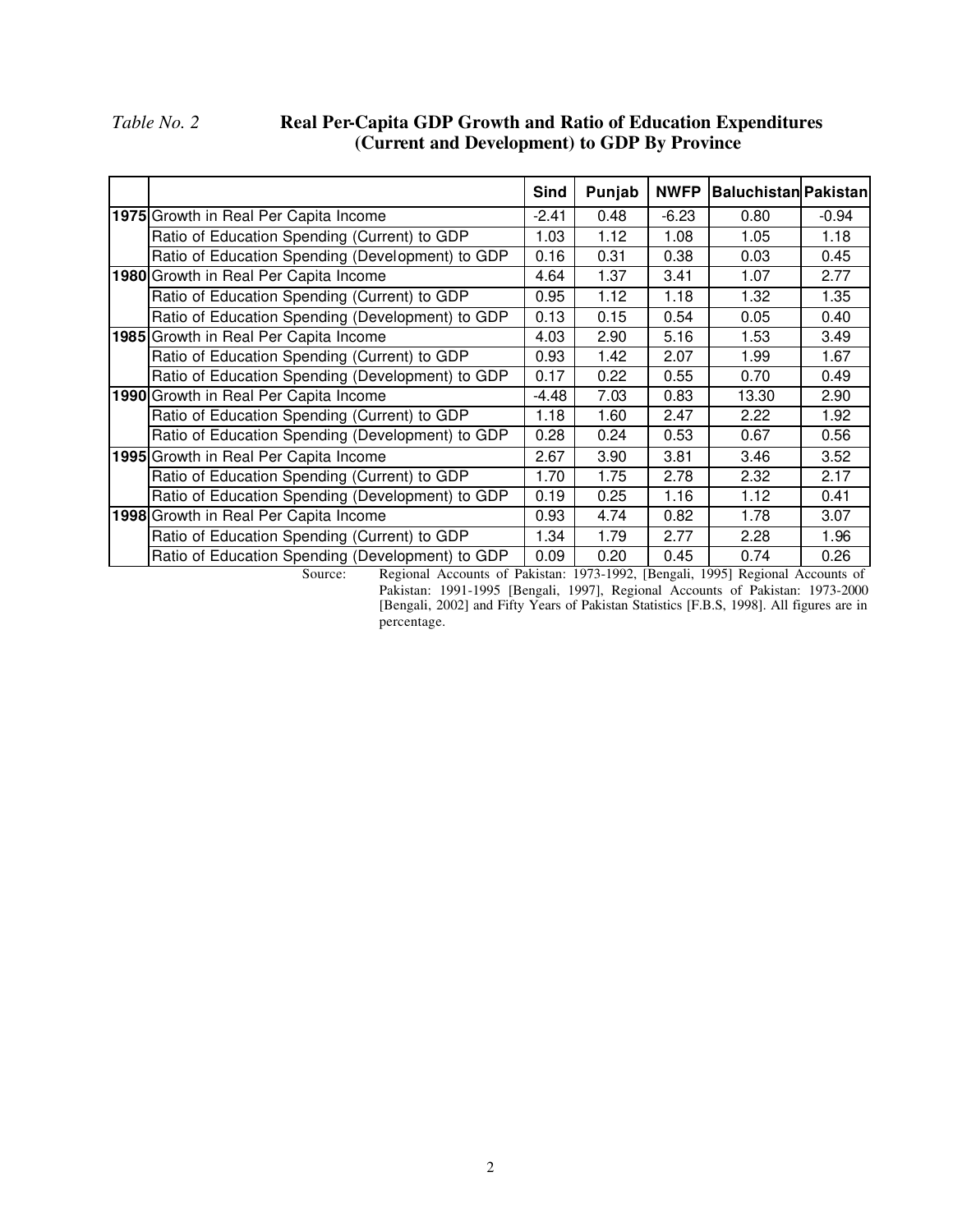## *Table No. 3* **Education Inequality Statistics for Selected Years By Province**

## **and Gender**

|                    |       | 1975       |            |       | 1980 |            |       | 1985 |            |       | 1990 |            |       | 1995       |            |       | 1998       |            |
|--------------------|-------|------------|------------|-------|------|------------|-------|------|------------|-------|------|------------|-------|------------|------------|-------|------------|------------|
|                    | EG    | <b>ASY</b> | <b>SDS</b> | EG    | ASY  | <b>SDS</b> | EG    | ASY  | <b>SDS</b> | EG    | ASY  | <b>SDS</b> | EG    | <b>ASY</b> | <b>SDS</b> | EG    | <b>ASY</b> | <b>SDS</b> |
| <b>Sind</b>        | 0.227 | 2.33       | 3.63       | 0.212 | 2.49 | 3.66       | 0.195 | 2.69 | 3.74       | 0.185 | 2.85 | 3.99       | 0.180 | 2.91       | 4.00       | 0.177 | 2.97       | 4.10       |
| Males              | 0.181 | 2.89       | 3.85       | 0.167 | 3.10 | 3.84       | 0.154 | 3.34 | 3.88       | 0.144 | 3.57 | 4.16       | 0.148 | 3.48       | 4.16       | 0.150 | 3.46       | 4.28       |
| Females            | 0.323 | 1.63       | 3.21       | 0.301 | 1.76 | 3.30       | 0.280 | 1.89 | 3.38       | 0.273 | 1.94 | 3.57       | 0.241 | 2.20       | 3.67       | 0.224 | 2.36       | 3.79       |
| Punjab             | 0.229 | 2.29       | 3.17       | 0.233 | 2.26 | 3.19       | 0.206 | 2.53 | 3.36       | 0.161 | 3.17 | 3.53       | 0.160 | 3.19       | 3.54       | 0.165 | 3.13       | 3.67       |
| Males              | 0.178 | 2.91       | 3.40       | 0.183 | 2.83 | 3.41       | 0.166 | 3.09 | 3.56       | 0.137 | 3.66 | 3.64       | 0.143 | 3.52       | 3.60       | 0.151 | 3.40       | 3.73       |
| Females            | 0.361 | 1.45       | 2.60       | 0.348 | 1.51 | 2.71       | 0.292 | 1.80 | 2.93       | 0.204 | 2.55 | 3.27       | 0.185 | 2.79       | 3.43       | 0.185 | 2.81       | 3.57       |
| <b>NWFP</b>        | 0.268 | 1.96       | 2.80       | 0.286 | 1.84 | 2.74       | 0.275 | 1.91 | 2.82       | 0.203 | 2.55 | 3.10       | 0.181 | 2.84       | 3.19       | 0.192 | 2.71       | 3.25       |
| Males              | 0.180 | 2.84       | 3.05       | 0.192 | 2.67 | 3.01       | 0.184 | 2.78 | 3.11       | 0.140 | 3.50 | 3.15       | 0.134 | 3.68       | 3.29       | 0.147 | 3.43       | 3.40       |
| Females            | 0.647 | 0.80       | 1.89       | 0.696 | 0.75 | 1.84       | 0.699 | 0.74 | 1.82       | 0.427 | 1.23 | 2.50       | 0.317 | 1.66       | 2.61       | 0.303 | 1.74       | 2.77       |
| <b>Baluchistan</b> | 0.562 | 0.93       | 2.23       | 0.582 | 0.89 | 2.23       | 0.417 | 1.25 | 2.50       | 0.325 | 1.62 | 2.82       | 0.268 | 1.96       | 3.00       | 0.260 | 2.02       | 2.96       |
| Males              | 0.374 | 1.40       | 2.62       | 0.384 | 1.37 | 2.63       | 0.278 | 1.87 | 2.83       | 0.222 | 2.33 | 3.15       | 0.203 | 2.56       | 3.30       | 0.212 | 2.46       | 3.23       |
| Females            | 0.997 | 0.38       | 1.49       | 0.996 | 0.35 | 1.49       | 0.995 | 0.52 | 1.76       | 0.766 | 0.68 | 1.94       | 0.462 | 1.13       | 2.27       | 0.371 | 1.41       | 2.42       |
| Pakistan           | 0.240 | 2.20       | 3.22       | 0.241 | 2.19 | 3.24       | 0.217 | 2.42 | 3.37       | 0.176 | 2.93 | 3.57       | 0.171 | 3.01       | 3.59       | 0.175 | 2.97       | 3.70       |
| Males              | 0.183 | 2.83       | 3.45       | 0.185 | 2.80 | 3.46       | 0.169 | 3.05 | 3.57       | 0.142 | 3.55 | 3.69       | 0.145 | 3.49       | 3.68       | 0.153 | 3.37       | 3.80       |
| Females            | 0.386 | 1.36       | 2.66       | 0.373 | 1.41 | 2.75       | 0.327 | 1.61 | 2.92       | 0.246 | 2.14 | 3.25       | 0.216 | 2.42       | 3.38       | 0.210 | 2.49       | 3.50       |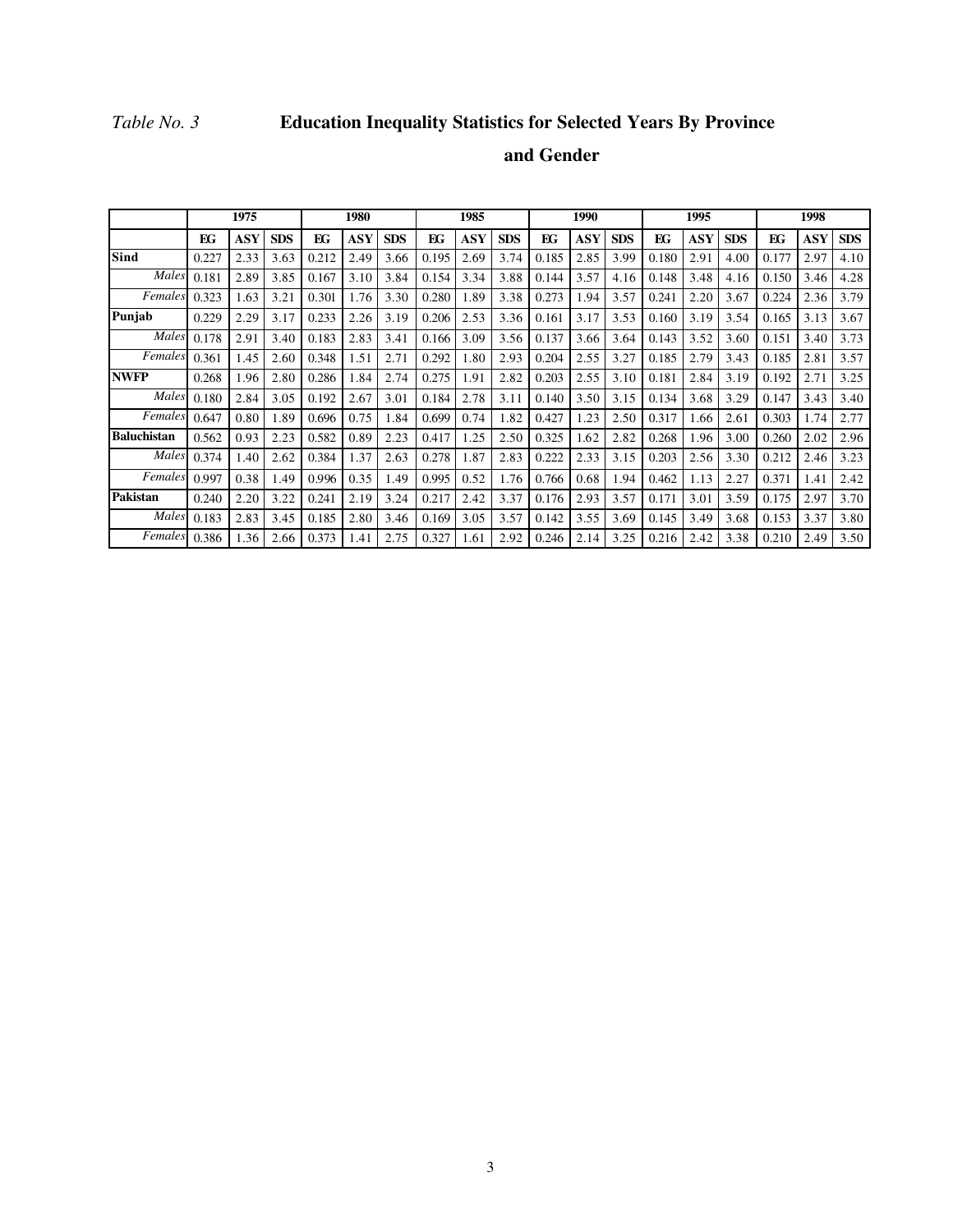## *Table No. 4* **Education, Its Distribution and Economic Growth**

Dependent Variable : Growth in Real Per Capita GDP

Panel Regression : Variables Stacked by Province

| <b>Variables</b>                      | <b>Plain OLS Estimates</b> | <b>Fixed Effects</b> | <b>Random Effects</b> |
|---------------------------------------|----------------------------|----------------------|-----------------------|
|                                       |                            |                      |                       |
| Lagged Real Per Capita GDP            | $-0.014995$ *              | $-0.069281$ *        | $-0.022352$ *         |
|                                       | (0.015470)                 | (0.045041)           | (0.018773)            |
| Average Schooling (Lag 1)             | $-0.312057$                | $-0.418137$          | $-0.314514$           |
|                                       | (0.161583)                 | (0.181647)           | (0.150289)            |
| Average Schooling (Lag 1) Square      | 0.051917                   | 0.071665             | 0.052590              |
|                                       | (0.025549)                 | (0.028665)           | (0.025051)            |
| Change in Average Schooling           | 0.348816                   | 0.265840             | 0.338199              |
|                                       | (0.126353)                 | (0.125770)           | (0.094375)            |
| <b>Education Gini Coefficient</b>     | $-0.706010$                | $-0.844455$          | $-0.712231$           |
|                                       | (0.358345)                 | (0.369555)           | (0.292945)            |
| Ratio of Education Expenditure (T) to | 0.003125<br>$\ast$         | 0.018740             | 0.004665<br>$\ast$    |
| <b>GDP</b>                            | (0.003442)                 | (0.009032)           | (0.004560)            |
| Intercept $(s)$                       | 0.734550                   | (SIN)<br>1.34963     | 0.795234              |
|                                       | (0.330628)                 | 1.31702<br>(PUN)     | (0.308825)            |
|                                       |                            | 1.29514<br>(NWF)     |                       |
|                                       |                            | 1.29934<br>(BAL)     |                       |
|                                       |                            | 1.31547<br>(PAK)     |                       |
| Adjusted R-squared                    | 0.2095                     | 0.2933               | 0.2457                |
| Hetroscedasticity (LM Statistic)      | 0.768281                   | 2.06852              | 0.84314               |
|                                       | [0.381]                    | [0.150]              | [0.358]               |
| Autocorrelation (DW Statistic)        | 1.92860                    | 1.88998              | 1.90011               |
|                                       | [0.161, 0.574]             | [0.113, 0.488]       | [0.125, 0.510]        |
| F-Test $[A, B = A_i, B_i]$            | 1.4025                     |                      |                       |
|                                       | [0.1180]                   |                      |                       |
| F-Test $[A_i, B = A_i, B_i]$          |                            | 1.3099               |                       |
|                                       |                            | [0.1812]             |                       |
| F-Test $[A, B = A_i, B]$              |                            | 1.8381               |                       |
|                                       |                            | [0.1263]             |                       |
| Hausman Test:                         |                            |                      | 17.975                |
| Random vs. Fixed Effects              |                            |                      | [0.0012]              |

• All coefficients except marked with  $*$  are significant.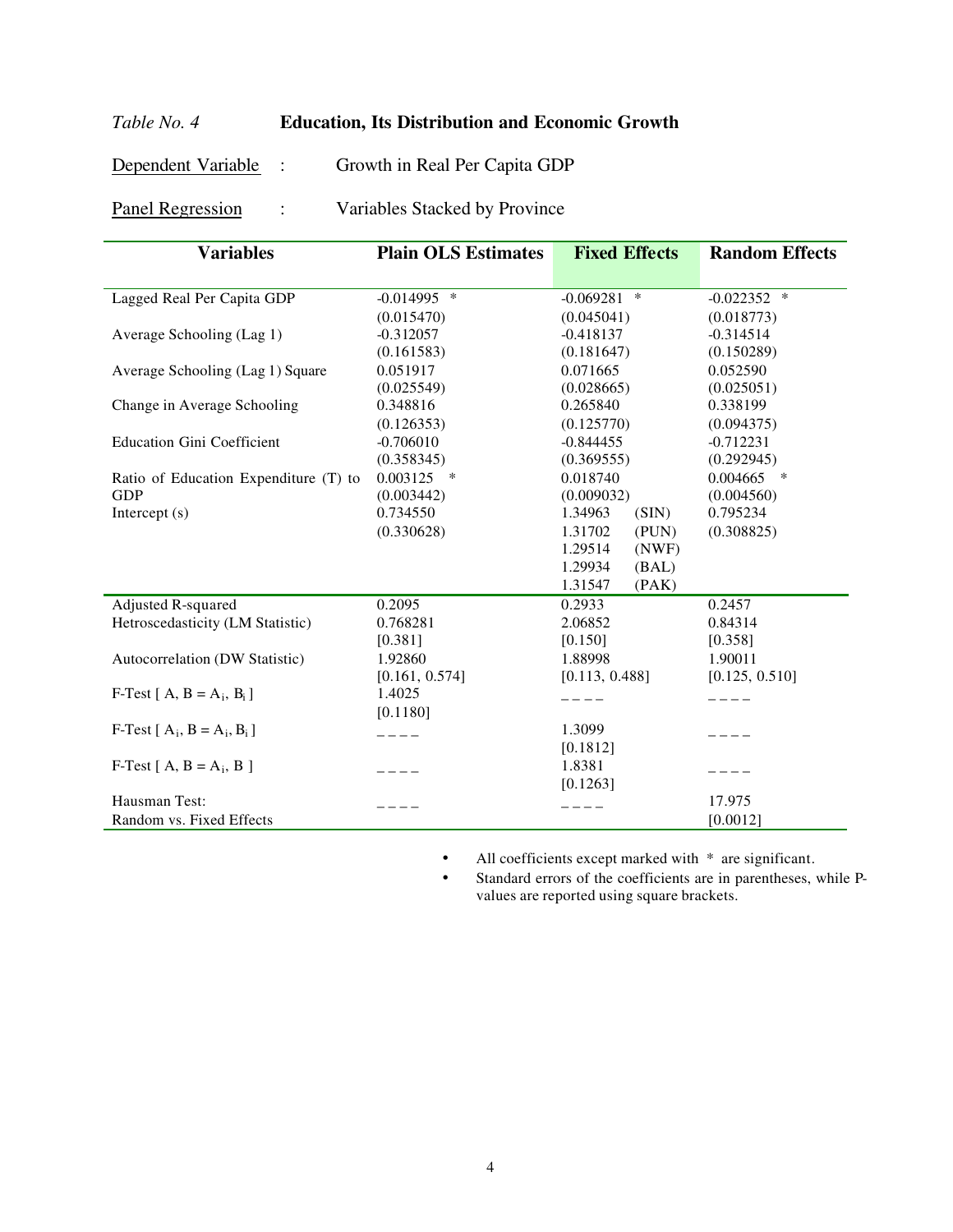## *Table No. 5* **What Explains Education Inequality in Pakistan**

| Dependent Variable | <b>Education Gini Coefficient</b> |
|--------------------|-----------------------------------|
| Panel Regression   | Variables Stacked by Province     |

| <b>Variables</b>                       | <b>Plain OLS Estimates</b> | <b>Fixed Effects</b> | <b>Random Effects</b> |
|----------------------------------------|----------------------------|----------------------|-----------------------|
| Average Schooling Years                | $-0.134259$                | $-0.153300$          | $-0.135219$           |
|                                        | (0.025429)                 | (.0302220)           | (0.018427)            |
| <b>Education Expenditure (Current)</b> | 0.012650                   | 0.014010             | 0.0128470             |
|                                        | (0.002297)                 | (0.002468)           | (0.001818)            |
| Education Expenditure (Development)    | $-0.011301$                | $-0.010649$          | $-0.011373$           |
|                                        | (0.002047)                 | (.0024243)           | (0.001447)            |
| Inertia Effect                         | 0.576636                   | 0.572030             | 0.5775410             |
|                                        | (0.078115)                 | (0.082216)           | (0.051082)            |
| Intercept $(s)$                        | 0.182800                   | 0.189730<br>(SIN)    | 0.1822590             |
|                                        | (0.034239)                 | 0.185470<br>(PUN)    | (0.023528)            |
|                                        |                            | 0.186500<br>(NWF)    |                       |
|                                        |                            | 0.176930<br>(BAL)    |                       |
|                                        |                            | 0.185210<br>(PAK)    |                       |
| Adjusted R-squared                     | 0.9935                     | 0.9936               | 0.9935                |
| Hetroscedasticity (LM Statistic)       | 35.2318                    | 38.6710              | 34.3690               |
|                                        | [0.000]                    | [0.000]              | [0.000]               |
| F-Test $[A, B = A_i, B_i]$             | 12.235                     |                      |                       |
|                                        | [0.000]                    |                      |                       |
| F-Test $[A_i, B = A_i, B_i]$           |                            | 14.154               |                       |
|                                        |                            | [0.000]              |                       |
| F-Test $[A, B = A_i, B]$               |                            | 1.6202               |                       |
|                                        |                            | [0.1738]             |                       |
| Hausman Test:                          |                            |                      | 5.0899                |
| Random vs. Fixed Effects               |                            |                      | [0.1653]              |

• All coefficients except marked with  $*$  are significant.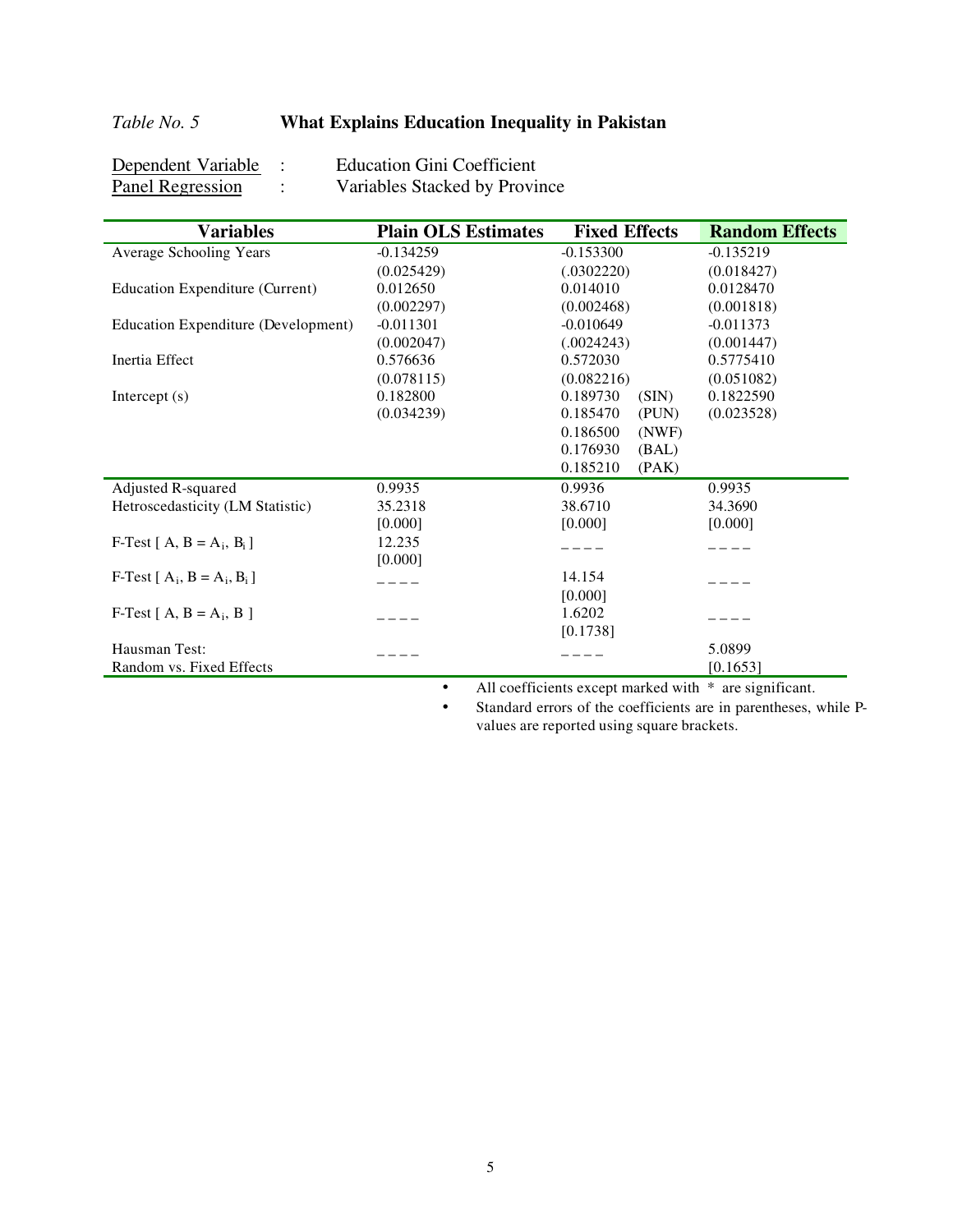# *Table No. 6* **Education Inequality in Pakistan: Gender Disaggregated Results**

**Dependent Variable :** Education Gini Coefficient<br>Panel Regression : Variables Stacked by Province

: Variables Stacked by Province

| <b>Variables</b>                           |            | <b>Plain OLS Estimates</b> |            | <b>Fixed Effects</b> | <b>Random Effects</b> |            |
|--------------------------------------------|------------|----------------------------|------------|----------------------|-----------------------|------------|
|                                            | Male       | Female                     | Male       | Female               | Male                  | Female     |
| Average Schooling Years                    | $-0.14682$ | $-0.12157$                 | $-0.17245$ | $-0.13318$           | $-0.15580$            | $-0.12043$ |
|                                            | (0.01846)  | (.05799)                   | (0.02070)  | (0.06678)            | (0.01313)             | (0.03055)  |
| <b>Education Expenditure (Current</b>      | 0.00725    | 0.032292                   | 0.00848    | 0.03241              | 0.00790               | 0.03195    |
|                                            | (0.00106)  | (0.01409)                  | (0.00114)  | (0.01486)            | (0.00092)             | (0.00739)  |
| <b>Education Expenditure (Development)</b> | $-0.00644$ | $-0.03285$                 | $-0.00581$ | $-0.03086$           | $-0.00649$            | $-0.03258$ |
|                                            | (0.00108)  | (0.01145)                  | (0.00128)  | (0.01197)            | (0.00084)             | (0.00566)  |
| Inertia Effect                             | 0.38945    | 0.76931                    | 0.35795    | 0.78910              | 0.37333               | 0.77249    |
|                                            | (0.07748)  | (0.09721)                  | (0.07312)  | (0.11115)            | (0.04885)             | (0.04593)  |
| Intercept $(s)$                            | 0.25147    | 0.08280                    | 0.27543    | 0.07472              | 0.25926               | 0.08351    |
|                                            | (0.03183)  | 0.03223                    | 0.27021    | 0.07111              | (0.02116)             | (0.02792)  |
|                                            |            |                            | 0.27432    | 0.05866              |                       |            |
|                                            |            |                            | 0.26559    | 0.04330              |                       |            |
|                                            |            |                            | 0.27010    | 0.77391              |                       |            |
| Adjusted R-squared                         | 0.9933     | 0.9909                     | 0.9939     | 0.9910               | 0.9932                | 0.9909     |
| Hetroscedasticity (LM Statistic)           | 26.4852    | 43.8180                    | 28.9403    | 44.7084              | 20.2401               | 43.0624    |
|                                            | [0.000]    | [0.000]                    | [0.000]    | [0.000]              | [0.000]               | [0.000]    |
| F-Test $[A, B = A_i, B_i]$                 | 20.311     | 6.9596                     |            |                      |                       |            |
|                                            | [0.000]    | [0.000]                    |            |                      |                       |            |
| F-Test $[A_i, B = A_i, B_i]$               |            | $\frac{1}{2}$              | 21.760     | 7.9769               |                       |            |
|                                            |            |                            | [0.000]    | [0.000]              |                       |            |
| F-Test $[A, B = A_i, B]$                   |            |                            | 3.7576     | 1.4729               |                       |            |
|                                            |            |                            | [0.0065]   | [0.2149]             |                       |            |
| Hausman Test:                              |            |                            |            |                      | 2.0178                | 0.42600    |
| Random vs. Fixed Effects                   |            |                            |            |                      | [0.3646]              | [0.9348]   |

• All coefficients except marked with  $*$  are significant.